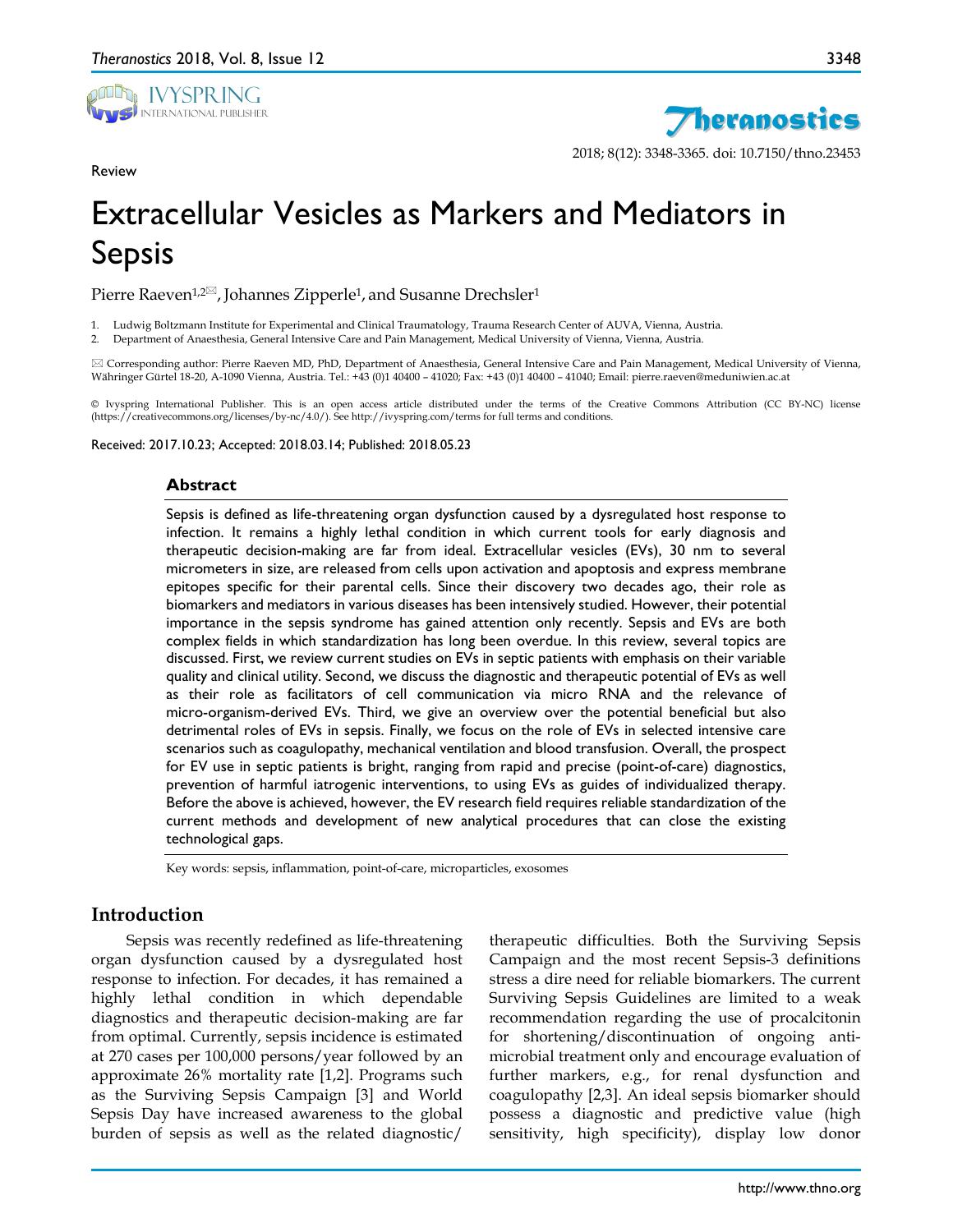variability, be measured in a rapid and cost-effective bedside assay and withstand validation in multicenter trials [4]. Establishing a biomarker of sepsis should not be merely limited to correlating its concentration in the blood (and/or other fluids) with a particular disease phase and/or clinical outcome. It should also govern further management, e.g., the initiation of further diagnostics, escalation or de-escalation of a specific antibiotic regimen and initiation or discontinuation of invasive and extracorporeal treatments.

Many compounds with biological impact to the host defense are detectable in body fluids at elevated levels during sepsis and other states accompanied by an acute inflammatory response. Several inflammatory cytokines (circulating peptides) like tumor necrosis factor (TNF)-alpha, interleukin (IL)-1-beta and IL-6 have been identified as markers of sepsis severity and outcome predictors, and were targeted in several clinical trials [5-8]. The failure of the trials targeting the "cytokine storm" was surprising and disappointing; it is now known that their design was based on a false assumption that deaths from sepsis were primarily attributable to the overwhelming synthesis of cytokines (i.e., hyperinflammation) [9,10]. The newest evidence shows that sepsis responses are multifactorial and fluctuate rapidly [9]. Thus, it is not the abundance of one particular cytokine but rather a specific complex inflammatory "signature" that accurately depicts a patient's immune status as well as the probable prognosis and response to treatment [9,11].

Only recently, the role of exosomes in critical illness has been summarized [12]. This small population (size range 30-100 nm) of EVs derived from the endosomal system represents only a subset of the extracellular messenger pool. EVs are 30 nm to several micrometers in size, formed either by outward budding of the plasma membrane upon activation, during programmed cell death (i.e., apoptosis), or by exocytosis of multivesicular bodies [13]. They express epitopes on their membranes that are specific for their parental cells. A review on their function in health and disease has been published recently [14]. Systematic assessment of EVs in sepsis is an area of diagnostics that may support the developing concept of patient-tailored therapy by filling up the wide biomarker gap. Release of EVs represents an immediate cell communication mechanism that fulfills three major functions: a) transfer of an expression pattern to other cells, b) dissemination of the membrane-bound mediators within the liquid phase and c) rapid rearrangement of the cell surface. Like all messengers, EVs can immediately modify a phenotype of neighboring cells in a paracrine fashion

but also bring forward an altered micro-milieu to other tissues by transferring the membrane composition and/or expression pattern to other regions of the circulation (endocrine release). **Figure 1** illustrates the different types of EVs and basic modes of cellular release. The existing literature suggests that EV monitoring can effectively aid in the identification and characterization of specific pathophysiological blueprints of a given septic patient as well as in assessing the efficacy of various therapeutic regimens available to that patient. Over the last two decades, a large number of original studies investigating EVs in sepsis have been published. However, more is not always better, and a large number of experiments does not automatically ensure clinical progress.



**Figure 1. Release mechanisms and the extracellular vesicle pool.** EVs constitute a dynamic pool with a considerable range in size. The classic term microparticles (100-1000 nm, intermediate size range) contains the EV fraction that is sometimes referred to as microvesicles or ectosomes and is released from the cell surface in response to activation **(B)**. Although larger, apoptotic bodies that emerge during the disintegration of dying cells well range into the size spectrum of apoptotic microparticles, making it impossible to distinguish the underlying biogenesis solely based on dimensions **(C)**. Exosomes emerge from the endosomal network and are considered the smallest fraction of the EV pool. Undergoing active packaging processes, exosomes are eventually liberated by the fusion of the multivesicular body with the surface membrane **(A)**.

This review has several objectives. First, we provide an analysis of the 40 existing studies on EVs in septic patients (summarized in **Table 1**) with a focus on their study design. This is important given that EVs have been suggested to serve as diagnostic biomarkers [15], while the methods for their detection and data interpretation in complex diseases such as sepsis are still under development. This translates into large variability in the quality, usefulness and/or comparability among the existing sepsis-related studies. Second, we focus on the role of EVs as biomarkers and mediators in sepsis as well as emphasize their potential utility to guide treatments and their role as potential targets for treatment. Third, we debate whether EVs are a meaningful part of the adequate evolutionary host response or also act as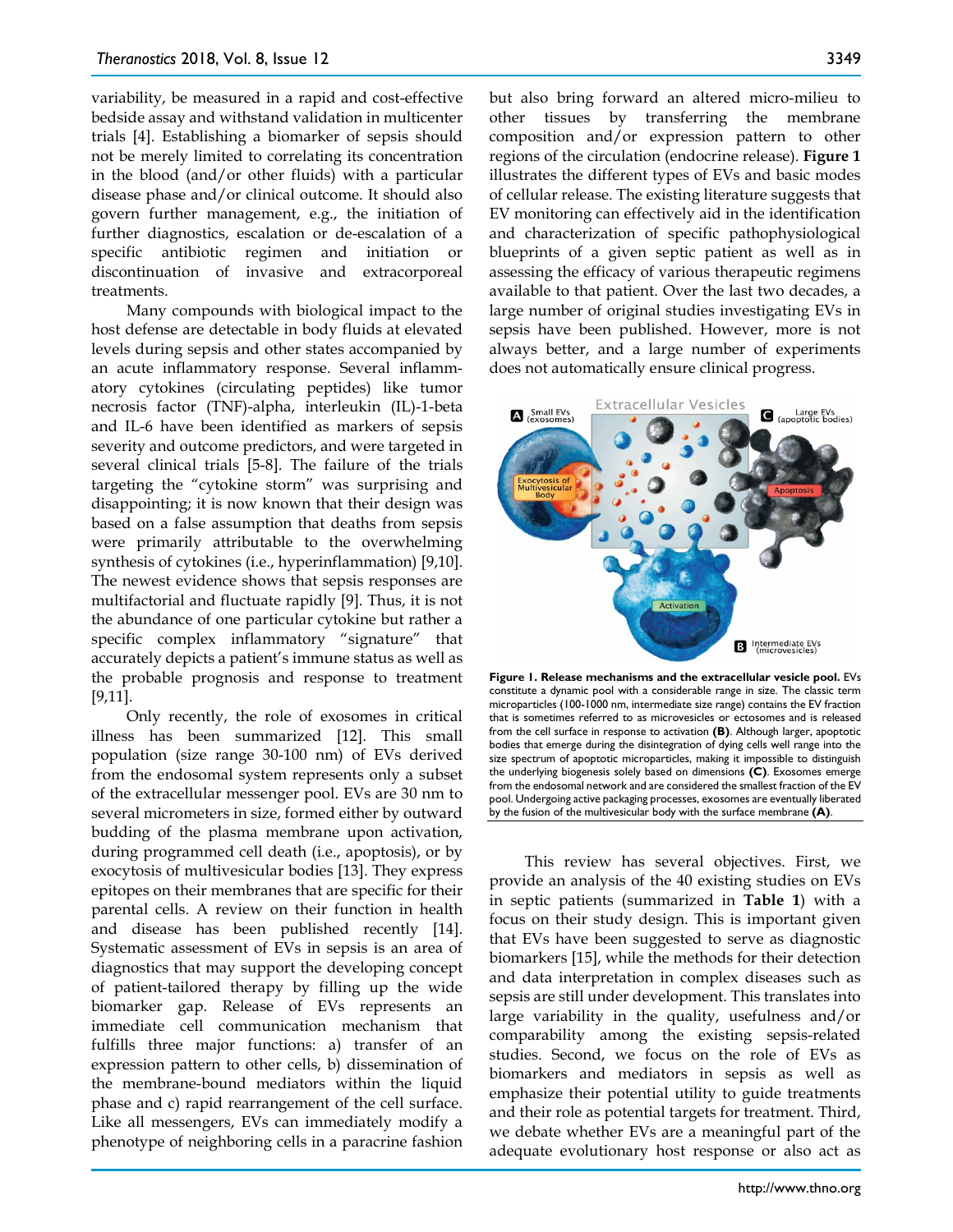involuntary players of the inflammatory response [15]. Finally, we characterize the influence of EVs in the exemplary, most severe clinical manifestation of sepsis (i.e., disseminated intravascular coagulation, DIC) and common treatment routines (i.e., blood transfusion, mechanical ventilation) used in the intensive care unit (ICU). While a systematic analysis of all existing in vitro and preclinical studies was not the main scope of this review, several preclinical papers relevant to the discussed topics are also included.

## **Heterogeneity versus standardization: critical assessment of EVs studies**

In order to be useful, data from in vitro/ex vivo, preclinical (no patients involved) studies and clinical (patients-based) studies must meet several stringent criteria including: 1) best possible match between the research model and a given clinical disease scenario, 2) an adequate study design, sample sources and sampling time points, 3) adequate statistical power, 4) standardized detection assays and 5) reproducibility. In a complex disorder like sepsis, mediators like EVs dynamically fluctuate and those changes may play a different (if not opposite) role in various body compartments as well as in the local and systemic circulation.

The intensive care unit (ICU) patient populations in general, but especially those fulfilling sepsis criteria [2], are extremely heterogeneous. They present with variations in genetic background, age, gender, accompanying diseases, chronically prescribed medications, source of infection (medical or surgical) and pathogens involved. Heterogeneity has been one of the major hindrances in sepsis research, particularly affecting the development of therapies. On the one hand, studies performed in heterogeneous cohorts better reflect the entire population and are easier to power, making any novel findings more robust and applicable to a wider target population. Conversely, large patient cohorts can also mask potential benefits (and harms) of any novel treatment in defined, smaller patient sub-groups. Although retrospective analyses may enable post-hoc detection of such benefits, the investigative value of such findings is weaker. Below, we present several key elements that modify the perception and understanding of EV-based research in the clinical context. The "sepsis" diagnosis encompasses patients with a multitude of scenarios by which the microbial invasion develop. To our knowledge, only one recent study compared the role of EVs among subsets of septic patients based on the site of infection [16].

For example, at least 19 of the analyzed studies (**Table 1**) were performed in cohorts with mixed sites

of infection (i.e., pneumonia, intra-abdominal infection, urinary tract infection, necrotizing fasciitis, wound infection, meningitis, mediastinitis) and underlying pathologies and injuries (i.e., trauma, cancer, immunosuppression). The relatively small number of existing clinical EVs studies exacerbates the difficulty of any reliable cross-comparisons. It is currently unclear whether the origin of the infection focus in any way modulates the EVs characteristics and their signaling routes and/or diagnostic potential. Although different anticoagulants for blood samples were used, citrate predominated. This is appropriate as citrate is recommended for achieving stable EVs counts throughout the initial processing period [17]. In the context of potential EV utilization, the heterogeneity of the sepsis population remains one of the most significant hurdles, necessitating careful planning (e.g., only including patients with site-specific sepsis focus) and reliance on clear definitions and reporting.

Most recently, sepsis has been redefined as a dysregulated host response to infection and its gradation largely rests upon the state of organ dysfunction present in the patient [2]. The latter element partly overlaps with the earlier definition of severe sepsis [18] and can occur in the presence of underlying circulatory and cellular/metabolic abnormalities which are profound enough to additionally increase mortality (defined as "shock"). Given that sepsis and septic shock often develop from an initially non-life-threatening infection, the influence of EVs during this phase may be misinterpreted if patients enrolled for clinical studies are not meticulously selected based on the exact diagnosis and/or disease phenotype. In general, most EV studies were performed in patients suffering from severe sepsis (i.e., including organ dysfunction) according to the former definition, which is referred to as 'sepsis' according to the recent Sepsis-3 definitions [2] (see **Table 1**). In at least 14 studies, the septic patients were in the state of shock. It is unknown whether re-analysis of sepsis studies using the new Sepsis-3 definitions for enrollment (and thus redistributing groups) would change their conclusions; new studies selecting patients based on the new Sepsis-3 have been only recently emerging [16]. Interestingly, redistribution of patients according to the Sepsis-3 definition did not affect conclusions drawn in the recent study by Matsumoto *et al.* [19].

In patients, the exact time of the onset of a septic episode is typically unknown. Repetitive blood sampling from intravascular catheters at least once daily is a routine practice in the ICU. In the studies analyzed in **Table 1**, EVs were characterized based on only one sampling time-point in 23 studies, and on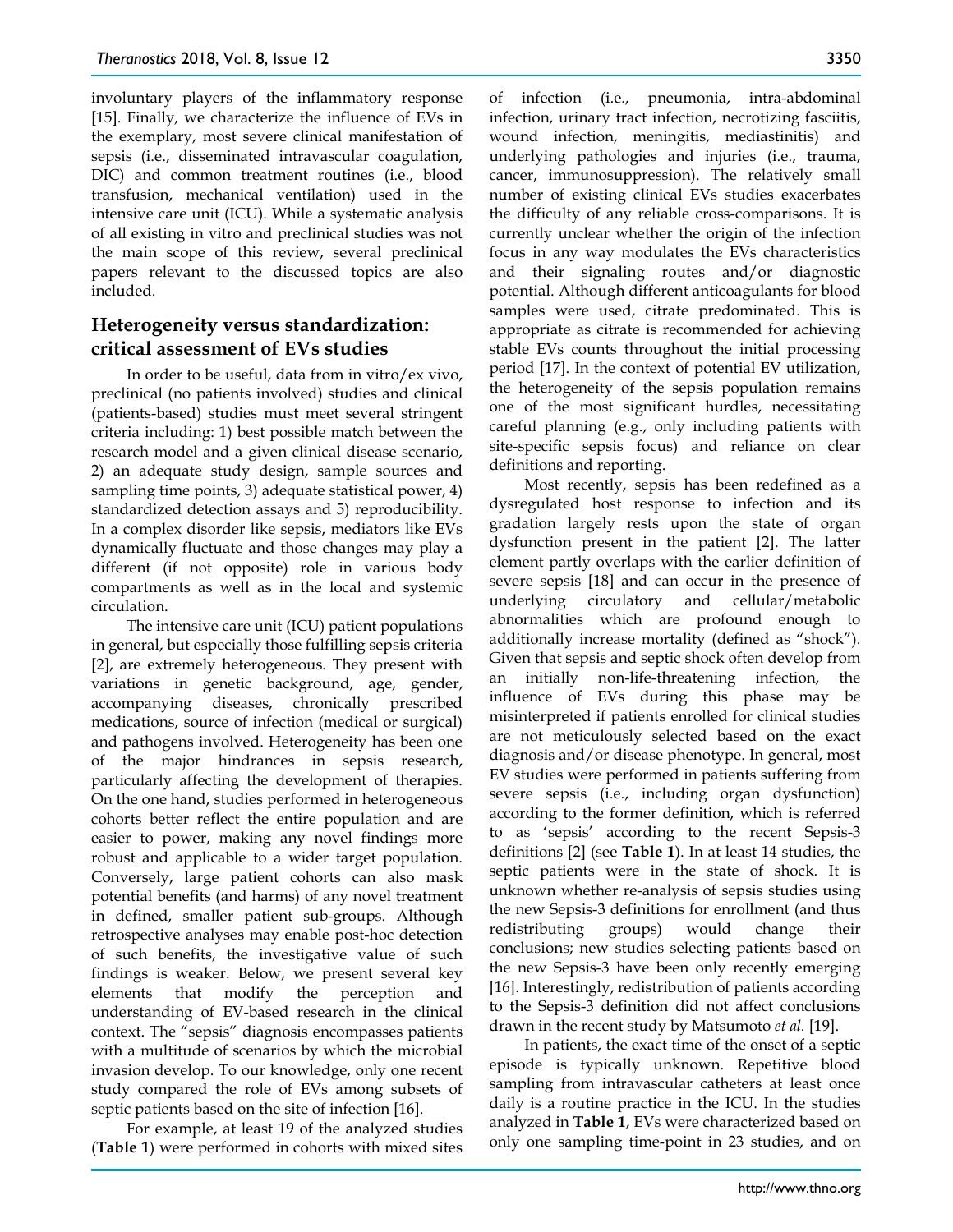multiple time-points (i.e., time course) in 17 studies. Additionally, marked variation existed regarding the time that elapsed between sepsis diagnosis and the draw of the first blood sample enrolled into the study. These factors related to timing of samples may hinder precise and/or protracted characterization of EV-related events in a rapidly fluctuating disease. Another critical factor is the choice of optimal and defined inclusion/exclusion criteria. EVs are ubiquitously detectable and have pleiotropic effects. Therefore, multiple preexisting disorders may confound the EV concentration in septic patients. The most frequent exclusion criteria were: a) diabetes mellitus [20], b) statin treatment [21], c) drugs altering platelet function [22,23], d) recent blood product transfusion [22,23], e) any hematologic malignancy, and f) other types of cancer [24]. As a result, a substantial part of average ICU septic patients was excluded, potentially rendering the population represented by the existing studies too specific for unbiased comparison with the general ICU population. Future studies could address this problem by maximally reducing exclusion criteria

while ensuring a meticulous documentation of patient characteristics. This could be supported by an EV-oriented checklist that helps authors to include the most important patient information and minimal experimental requirements for definition of EVs and their functions [25,26]. **Table 1** shows that those studies that described mortality rates in sepsis and/or septic shock reported them within a relatively narrow range. This is appropriate given that it enables cross-comparison among studies. Of note, sepsis mortality was above 50% in four studies [27-30].

In summary, the analyzed studies (**Table 1**) enrolled highly heterogeneous septic patient populations with a) diverse exclusion criteria, b) different sites of infection, c) varying disease severity and phenotype, and d) mostly single or double sampling time-points only. Therefore, any future sepsis studies targeting EV sequelae should account for the above discussed elements in their study design. Any improvement of study inter-comparability by amenable standardization procedures will directly enhance their clinical translatability.

| Table 1. Characteristics of clinical patient studies investigating the role of extracellular vesicles (EV) in sepsis. |  |  |  |  |
|-----------------------------------------------------------------------------------------------------------------------|--|--|--|--|
|-----------------------------------------------------------------------------------------------------------------------|--|--|--|--|

| Study                                | Diagnosis                                                                         | Mortality                                                  | Time to<br>first<br>sample    | Sampling<br>time<br>points                         | lant                            | Anticoagu Cohort size                                    | <b>EV</b> sources                                              | <b>Summary of findings</b>                                                                                                                                                                                                                                                                   |
|--------------------------------------|-----------------------------------------------------------------------------------|------------------------------------------------------------|-------------------------------|----------------------------------------------------|---------------------------------|----------------------------------------------------------|----------------------------------------------------------------|----------------------------------------------------------------------------------------------------------------------------------------------------------------------------------------------------------------------------------------------------------------------------------------------|
| 1. Larsson<br>$(1996)$ [151]         | Gram-negative Unknown<br>sepsis on ICU                                            |                                                            | At day of<br>ICU<br>admission | Day 1, 2, 4<br>and 6                               | Citrate                         | Sepsis $(n=4)$                                           | Platelets                                                      | 3 out of 4 septic patients showed high PEV<br>count (no statistics).                                                                                                                                                                                                                         |
| 2. Lundahl<br>$(1996)$ [152]         | Mixed ICU<br>population                                                           | Unknown                                                    | Unknown Once                  |                                                    | Citrate                         | ICU patients (n=19), Platelets<br>healthy $(n=20)$       |                                                                | Increased PEV (no statistics) in 2 out of 8<br>patients who died shortly after sampling.                                                                                                                                                                                                     |
| 3.<br>$(2000)$ [53]                  | Meningococcal 5 survivor, 2 <24 h<br>Nieuwland septic shock                       | non-survivor<br>s                                          |                               | At 0, 4, 10,<br>16, 24, 36 h diamine               | ethylene<br>tetraacetic<br>acid | Septic shock (n=7),<br>healthy $(n=5)$                   | Platelets, ECs,<br>granulocytes,<br>monocytes,<br>erythrocytes | Only PEV and GEV increased in septic vs.<br>healthy on admission. Only GEV decreased<br>within 10h of admission.                                                                                                                                                                             |
| 4. Joop<br>$(2001)$ [28]             | Mixed severe<br>sepsis                                                            | 4 survivors, 5 Unknown Once<br>non-survivor<br>s at day 28 |                               |                                                    | Citrate                         | Severe sepsis (n=9),<br>healthy $(n=14)$                 | Platelets,<br>erythrocytes, ECs,<br>granulocytes, TF+<br>cells | AnnV+/CD61+ higher, AnnV-/CD61+<br>lower, AnnV-/glycophorinA+ higher,<br>AnnV-/ CD62E+ lower, AnnV+/ CD66b+<br>and AnnV-/ CD66b+ higher,<br>AnnV+/CD142+ lower in sepsis vs. healthy.                                                                                                        |
| 5. Ogura<br>$(2001)$ [92]            | Mixed sepsis,<br>trauma + SIRS,<br>all with<br>C-reactive<br>protein >10<br>mg/dl | Unknown                                                    | 2-7 d post Once<br>trauma     |                                                    | Citrate                         | Sepsis (n=14), SIRS<br>$(n=12)$ healthy<br>$(n=12)$      | Platelets                                                      | PEV/platelet count higher in sepsis vs.<br>healthy, no difference trauma vs. sepsis.                                                                                                                                                                                                         |
| 6. Fujimi<br>$(2002)$ [153]          | Mixed sepsis<br>with CRP>10<br>mg/dL                                              | Unknown                                                    | $<$ 24 $h$                    | Once                                               | Heparin                         | Sepsis $(n=21)$ ,<br>healthy $(n=21)$                    | Granulocytes                                                   | GEV counts higher in septic vs. healthy.<br>Enhanced expression of CD11b in sepsis vs.<br>healthy on GEV < 1 $\mu$ m but not GEV > 1 $\mu$ m.                                                                                                                                                |
| 7.<br>Janiszewsk<br>i(2004)<br>[154] | Septic shock                                                                      | Unknown                                                    | <24 h post Once<br>diagnosis  |                                                    | Heparin                         | Septic shock (n=16),<br>healthy $(n=6)$                  | Platelets, leukocytes,<br>monocytes,<br>granulocytes, ECs      | PEVs exposed p22phox and gp91phox,<br>exhibited intrinsic ROS production and<br>enhanced apoptosis (vs. healthy volunteers)<br>after incubation with ECs or vascular smooth<br>muscle cells. Effects reversible by addition of<br>ROS antagonists.                                           |
| 8. Soriano<br>$(2005)$ [30]          | Mixed severe<br>sepsis                                                            | 51.4% at day<br>28                                         | 24-48 h<br>failure            | At<br>after organ admission,<br>day 1 and<br>day 2 | Citrate                         | Severe sepsis (n=35), ECs, platelets<br>healthy $(n=45)$ |                                                                | EEV, not PEV and EEV-monocyte conjugate<br>count was higher in septic patients on day 1<br>vs. healthy controls. EEV-monocyte<br>conjugates at all time points were higher in<br>non-survivors vs. survivors.                                                                                |
| $(2007)$ [155]                       | 9. Gambim Mixed septic<br>shock                                                   | Unknown                                                    | <24 h after Once<br>diagnosis |                                                    | Citrate                         | Septic shock (n=12), Platelets<br>healthy $(n=10)$ )     |                                                                | EV from human platelets were similar to<br>septic patients-derived PEV after in vitro<br>exposure to NONOate and LPS, but not to<br>TNF-alpha or thrombin, generated<br>superoxide and nitric oxide. ECs incubated<br>with EVs underwent caspase-3<br>activation/apoptosis, inhibited by ROS |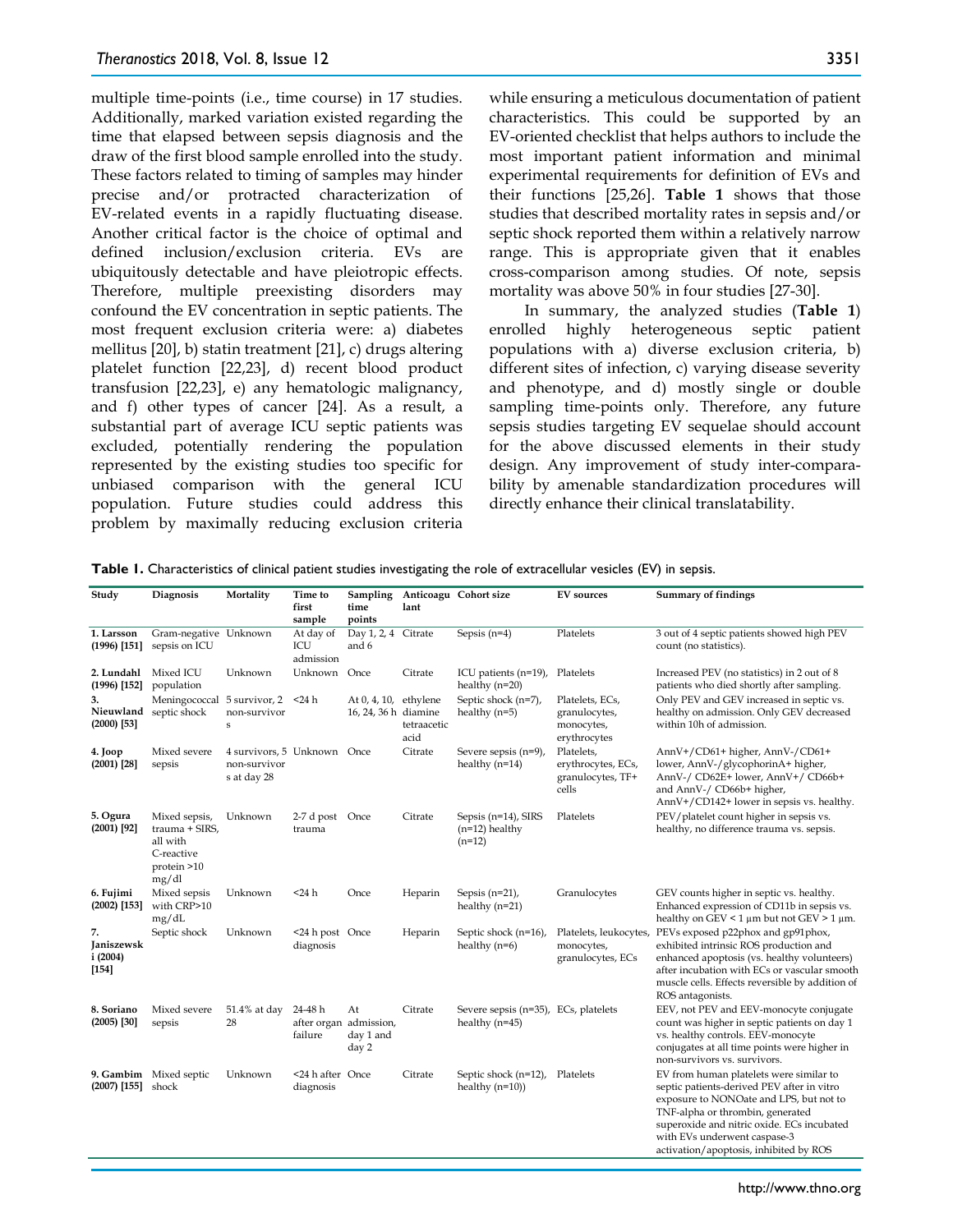| Study                                    | Diagnosis                                                                                                         | Mortality                                                                          | Time to<br>first<br>sample                 | Sampling<br>time<br>points                                                         | lant                                                          | Anticoagu Cohort size                                                                                                                                                                                                     | <b>EV</b> sources                                                                        | <b>Summary of findings</b>                                                                                                                                                                                                                                                                                                                                                                                       |
|------------------------------------------|-------------------------------------------------------------------------------------------------------------------|------------------------------------------------------------------------------------|--------------------------------------------|------------------------------------------------------------------------------------|---------------------------------------------------------------|---------------------------------------------------------------------------------------------------------------------------------------------------------------------------------------------------------------------------|------------------------------------------------------------------------------------------|------------------------------------------------------------------------------------------------------------------------------------------------------------------------------------------------------------------------------------------------------------------------------------------------------------------------------------------------------------------------------------------------------------------|
| $(2007)$ [156]                           | 10. Azevedo Septic shock                                                                                          | Unknown                                                                            | <48 h after Once<br>diagnosis              |                                                                                    | Heparin                                                       | Septic shock (n=55), Platelets<br>healthy $(n=12)$                                                                                                                                                                        |                                                                                          | antagonists.<br>Exosomes from septic patients decreased<br>maximal DT and positive $dT/dt$ in rat<br>papillary muscle preparations and positive<br>dT/dtmax in isolated rabbit hearts<br>pre-exposed to LPS. Exosomes from septic<br>patients showed intrinsic NO production and<br>induced myocardial NO content.<br>No effects of exosomes from septic patients<br>on isolated rabbit heart not pre-exposed to |
| 11. Huisse<br>$(2008)$ [157]             | Severe sepsis                                                                                                     | 14%<br>in-hospital<br>mortality                                                    | Unknown Once                               |                                                                                    | Citrate                                                       | Severe sepsis (n=14), Total EVs, platelets,<br>heat-stroke (n=18),<br>healthy $(n=18)$                                                                                                                                    | monocytes,<br>granulocytes, ECs                                                          | LPS and rat aortic ring contractility.<br>Severely septic patients showed lower PEVs,<br>increased GEVs and MEVs and similar EEVs<br>vs. healthy volunteers.                                                                                                                                                                                                                                                     |
| 12.<br>Mostefai<br>$(2008)$ [105]        | Mixed septic<br>shock                                                                                             | 28% at day 28 10 h post                                                            | ICU<br>admission                           | Once                                                                               | Citrate                                                       | Septic shock (n=36),<br>ICU non-septic<br>$(n=18)$                                                                                                                                                                        | Total EVs, platelets,<br>ECs, leukocytes,<br>granulocytes,<br>monocytes,<br>erythrocytes | Total EVs, PEVs, EEVs, L-Selectin+EVs and<br>P-Selectin+EVs were increased, LEVs were<br>decreased, and GEVs, MEVs, EryEVs and<br>AnnV+ EVs were not different in septic vs.<br>non-septic ICU patients.                                                                                                                                                                                                         |
| 13.<br>Pérez-Casal rhAPC<br>(2009) [158] | Severe sepsis,<br>treatment                                                                                       | Unknown                                                                            | At start of Days 0, 1<br>rhAPC<br>infusion | and 4 of<br>rhAPC<br>infusion                                                      | Citrate                                                       | Severe sepsis with<br>rhAPC (n=4), severe<br>sepsis without<br>$rhAPC(n=4)$                                                                                                                                               | EPCR+ EVs                                                                                | Co-localization of EPCR and APC on EVs<br>from septic patients during, but not before,<br>rhAPC infusion.<br>APC on EPCR+ EVs was higher during vs.<br>before (individual controls) rhAPC treatment<br>and vs. non-rhAPC-treated controls.                                                                                                                                                                       |
| 14. Forest<br>$(2010)$ [159]             | SIRS, mixed<br>sepsis or septic patients, 0%<br>shock                                                             | 0% in all SIRS Within 1 h Once<br>in $50y$<br>sepsis, 26% in<br>$\geq$ 75 y sepsis | of hospital<br>admission                   |                                                                                    | Citrate                                                       | <50y SIRS (n=26),<br>$50y$ sepsis (n=27),<br>$≥75y$ SIRS (n=31),<br>≥75y sepsis (n=27)                                                                                                                                    | ECs, erythrocytes,<br>platelets                                                          | Lower EEVs, but the same EV procoagulant<br>activity in older vs. younger patients. Lower<br>EEVs in sepsis vs. SIRS in young patients.<br>Lower EV procoagulant activity in sepsis vs.<br>SIRS in both old and young patients. Elderly<br>sepsis non-survivors had higher EEVs vs.<br>elderly survivors.                                                                                                        |
| 15. Rank<br>$(2011)$ [160]               | Sepsis                                                                                                            | Unknown                                                                            | Before<br>conditioni<br>ng                 | Twice a<br>week for<br>30 days,<br>thereafter<br>once a<br>week until<br>discharge | Citrate                                                       | hematopoietic<br>stem-cell<br>transplantation<br>$(n=19)$ , incl.<br>infection/sepsis<br>$(n=15)$                                                                                                                         | Erythrocytes                                                                             | EryEVs level was affected only by<br>development of graft-versus-host-disease but<br>not conditioning therapy, total body<br>irradiation, high-dose chemotherapy, in vivo<br>T-cell depletion, aplasia or engraftment in<br>uncomplicated patients, infectious<br>complications and/or sepsis.                                                                                                                   |
| 16.<br>$(2011)$ [70]                     | Severe sepsis<br>Pérez-Casal (Pneumonia or<br>intraabdomina<br>1 infection),<br>rhAPC<br>indication               | 36% at day 28 Start of                                                             | RhAPC                                      | Before<br>RhAPC<br>infusion<br>and at day<br>2, 3, 4, 5<br>and 6                   | Citrate                                                       | Severe sepsis with<br>$rhAPC$ ( $n=25$ ) or<br>without rhAPC<br>$(n=25)$ , healthy $(n=6)$                                                                                                                                | EPCR+EV, APC+EV<br>myeloid cell line                                                     | Increased circulating EV carrying EPCR and<br>APC expression after rhAPC. Decrease of<br>endothelial permeability by APC+EVs via<br>PAR-1.                                                                                                                                                                                                                                                                       |
| 17. Prakash<br>$(2012)$ [101]            | Septic<br>peritonitis,<br>mixed ICU<br>with suspected<br>ventilator-asso<br>ciated<br>pneumonia or<br>lung donors | Unknown                                                                            | Unknown Once                               |                                                                                    | N/A<br>l lavage<br>fluid or<br>BAL fluid<br>of<br>collection) | Septic peritonitis<br>(abdomina (n=3), control<br>abdominal lavage<br>fluid from<br>non-septic<br>within $2h$ laparotomy $(n=4)$ ,<br>ICU suspected<br>pneumonia BAL<br>(n=33), control BAL<br>from lung donor<br>$(n=2)$ | Granulocytes,<br>platelets, ECs,<br>erythrocytes                                         | GEV only present in inflamed foci. THP-1<br>cells were activated by phagocytosis of GEV.                                                                                                                                                                                                                                                                                                                         |
| 18. Woth<br>$(2012)$ [55]                | Mixed severe<br>sepsis                                                                                            | 21%                                                                                | At<br>admission<br>to the ICU              | At<br>admission,<br>day 3 and<br>day 5                                             | Citrate                                                       | Severe sepsis (n=33), Platelets<br>healthy $(n=20)$                                                                                                                                                                       |                                                                                          | Elevated AnnV+ EV and PEV in septic vs.<br>healthy on admission. Higher AnnV+ EV and<br>PEV in fungal vs. non-fungal septic patients<br>on day 1. CD42+ EV increased in fungal vs.<br>non-fungal sepsis at all times and PAC1+ EVs<br>at day 1 and day 5.                                                                                                                                                        |
| 19. Timár<br>$(2013)$ [103]              | S. aureus<br>bacteremia and<br>fever                                                                              | Unknown                                                                            | Within 24 Once<br>h after<br>fever         |                                                                                    |                                                               | Unknown Bacteremia (n=12),<br>healthy $(n=6)$                                                                                                                                                                             | Granulocytes                                                                             | GEV 5-6 fold higher in serum and<br>bacterial-EV aggregates larger with serum of<br>bacteremic patients vs. healthy.                                                                                                                                                                                                                                                                                             |
| 20.<br>Tőkés-Füze<br>si (2013)<br>$[22]$ | Severe sepsis                                                                                                     | 15% at day 28 Within 24                                                            | h of<br>diagnosis<br>of severe<br>sepsis   | At<br>admission,<br>day 3 and<br>day 5                                             | Citrate                                                       | Severe sepsis (n=37)<br>or non-septic<br>ophthalmic patients<br>$(n=20)$                                                                                                                                                  | Platelets, monocytes,<br>myeloid cell line                                               | Increased total, CD41+, CD42a+, and PAC1+<br>EVs in septic vs. healthy. Increased total,<br>CD41+, and CD13+ EVs on admission in<br>septic patients with renal dysfunction.<br>Negative correlation of CD42a+ PEVs with<br>blood urea nitrogen and creatinine<br>concentrations in sepsis.                                                                                                                       |
| 21.<br>Mostefai<br>$(2013)$ [161]        | Septic shock                                                                                                      | 12.5% at day<br>28                                                                 | 10±4 h<br>after ICU<br>admission           | Once                                                                               |                                                               | Unknown Septic shock $(n=16)$                                                                                                                                                                                             | Unknown                                                                                  | Septic EVs augmented histamine-induced<br>contraction in human tissue-engineered<br>vascular media. Septic EV treatment<br>increased cyclo-oxygenase-1 and IL-10<br>expression of IL-10 (but not IL-1 $\alpha$ , IL-1 $\beta$ ,<br>$IL-6$ ).                                                                                                                                                                     |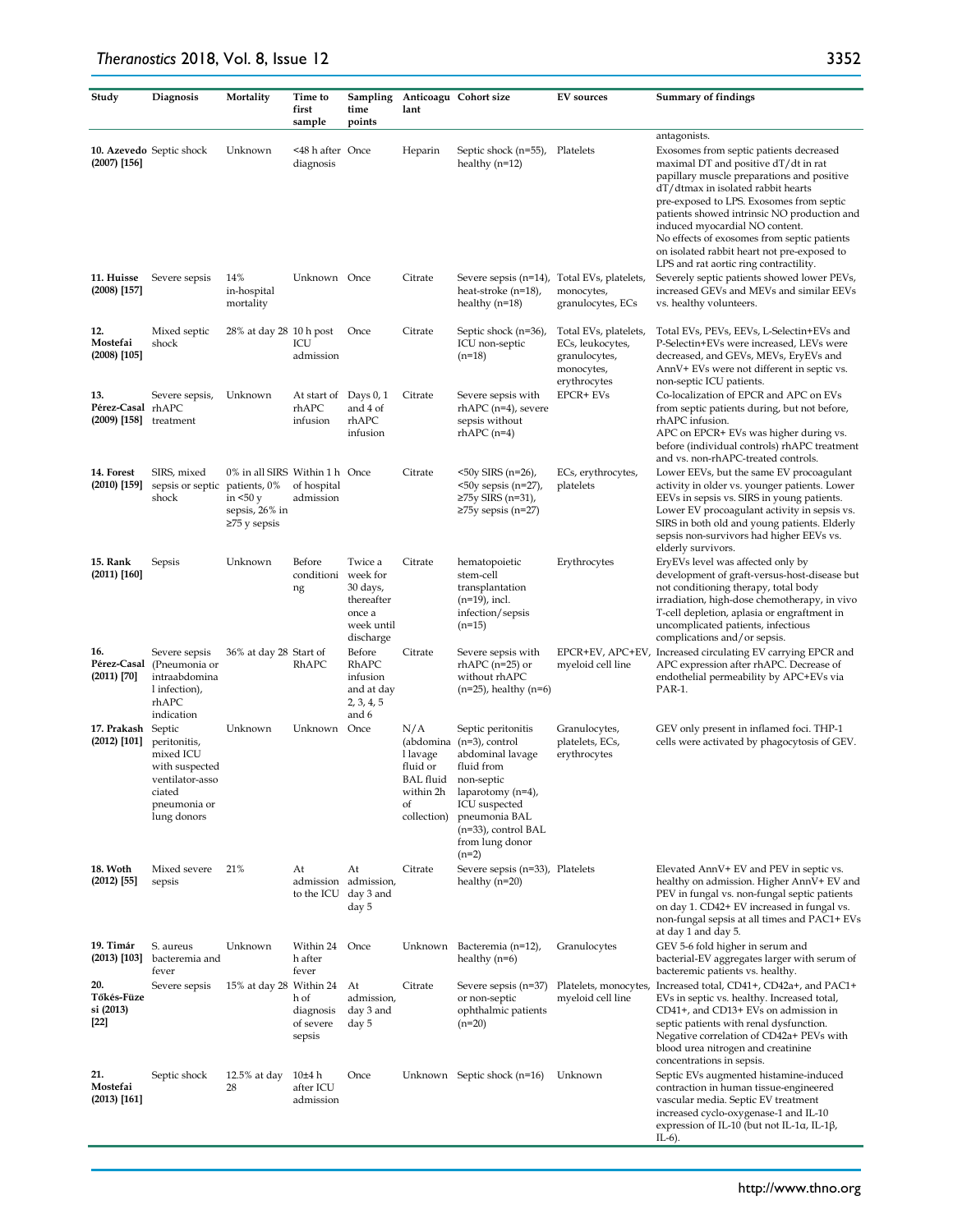#### *Theranostics* 2018, Vol. 8, Issue 12

| Study                                               | Diagnosis                                                                                                             | Mortality                                                                 | Time to<br>first<br>sample                                             | Sampling<br>time<br>points                                                          | lant                                                  | Anticoagu Cohort size                                                                                                   | <b>EV</b> sources                                                                               | <b>Summary of findings</b>                                                                                                                                                                                                                                                                                                       |
|-----------------------------------------------------|-----------------------------------------------------------------------------------------------------------------------|---------------------------------------------------------------------------|------------------------------------------------------------------------|-------------------------------------------------------------------------------------|-------------------------------------------------------|-------------------------------------------------------------------------------------------------------------------------|-------------------------------------------------------------------------------------------------|----------------------------------------------------------------------------------------------------------------------------------------------------------------------------------------------------------------------------------------------------------------------------------------------------------------------------------|
| 22. Van<br><b>Ierssel</b><br>$(2013)$ [162]         | Mixed severe<br>sepsis or septic<br>shock                                                                             | 14% at day 28 At                                                          | admission<br>$\left($ <72 h of<br>sepsis<br>diagnosis)                 | Once                                                                                | Citrate                                               | Severe Sepsis (n=30), ECs<br>healthy $(n=15)$                                                                           |                                                                                                 | EEV not different between septic and healthy.                                                                                                                                                                                                                                                                                    |
| 23.<br>Delabranch shock with<br>e (2013)<br>$[122]$ | Mixed septic<br>DIC                                                                                                   | 29.3% at day<br>28                                                        | At<br>diagnosis<br>of septic<br>shock                                  | At<br>admission<br>$\frac{\text{day } 1}{\text{y}}$<br>day 2, day<br>3 and day<br>7 | Unknown                                               | Septic shock (n=92)<br>incl. (n=40) with DIC (prothrombinase                                                            | Procoagulant EVs<br>assay), ECs,<br>leukocytes                                                  | CD11a+ and CD105+ EVs were increased in<br>DIC at admission.<br>Increased CD105+ EVs had higher and<br>CD31+ EVs lower odds ratios for DIC.                                                                                                                                                                                      |
| 24. Dalli<br>$(2014)$ [106] by CAP                  | Sepsis caused                                                                                                         | Unknown                                                                   | <24h from Once<br>admission                                            |                                                                                     | Unknown                                               | Sepsis survivor<br>$(n=25)$ , sepsis<br>non-survivor (n=25),<br>healthy $(n=15)$                                        | Granulocytes                                                                                    | Alpha-2-macroglobulin+ EVs were higher in<br>sepsis survivors vs. non-survivors and<br>healthy volunteers. High<br>alpha-2-macroglobulin+ EVs correlated with<br>better outcome.                                                                                                                                                 |
| 25. Hellum Meningitis<br>$(2014)$ [132]             | with or<br>without shock                                                                                              | 61%                                                                       | <4 h from Once<br>admission<br>and<br>symptoms<br><72 h                |                                                                                     | Citrate                                               | Meningitis and<br>septic shock (n=13)<br>and meningitis<br>$(n=10)$ , healthy $(n=6)$                                   | PhtdSer+ EVs                                                                                    | Faster and more efficient thrombin<br>generation by EVs in shock vs. no shock and<br>strong correlation with LPS level in shock.                                                                                                                                                                                                 |
| 26. Exline<br>$(2014)$ [110]                        | Sepsis                                                                                                                | 38%<br>in-hospital                                                        | <24 h<br>admission                                                     | At<br>admission<br>and after<br>48h                                                 | Unknown                                               | Sepsis $(n=34)$ ,<br>non-infected<br>critically-ill controls<br>$(n=16)$                                                | <b>Total EV</b>                                                                                 | Higher EV-derived caspase-1 activity on day<br>1 and day 3 in septic vs. non-septic patients.<br>EVs from septic patients on day 1 induced<br>lymphocyte apoptosis.                                                                                                                                                              |
| 27.<br>Woei-A-Jin<br>$(2014)$ [56]                  | Community-ac 0%<br>quired febrile<br>E.coli urinary<br>tract infection                                                |                                                                           | <24 h of<br>symptoms                                                   | At<br>admission<br>3 days<br>thereafter                                             | ethylene<br>diamine<br>and on the tetraacetic<br>acid | Febrile urinary tract Monocytes<br>infection $(n=215)$ ,<br>healthy volunteers<br>$(n=19)$                              |                                                                                                 | Higher TF+ EV activity on admission in<br>patients with higher APACHE II score<br>categories, but weak correlation with soluble<br>E-selectin, soluble vascular cell adhesion<br>molecule, thrombin-antithrombin-complexes<br>and procalcitonin. TF+ EV activity was higher<br>in patients vs. healthy.                          |
| 28.<br>$(2015)$ [125]                               | Mixed severe<br>Matsumoto Sepsis + DIC                                                                                | 12.5% overall $\leq$ 24 h of<br>ICU<br>mortality                          | diagnosis                                                              | Once                                                                                | Citrate                                               | Severe sepsis (n=24), ECs<br>trauma SIRS (n=12),<br>cerebral hemorrhage<br>$SIRS$ (n=6), healthy<br>$(n=23)$            |                                                                                                 | TF+ EEV, TM+ EEV and EPCR+ EEV were<br>increased in both septic shock and trauma vs.<br>healthy; lack of correlation with APACHE II<br>and sequential organ function score;<br>moderate-to-strong correlation with the<br>International Society of Thrombosis and<br>Haemostasis DIC score.                                      |
| 29.<br>Herrmann<br>$(2015)$ [27]                    | Sepsis (Gram-<br>and Gram+,<br>possibly<br>polymicrobial<br>infections,<br>62.5%<br>pulmonary,<br>37.5%<br>abdominal) | Sepsis 40%,<br>ICU control<br>15%                                         | Within 72<br>h of ICU<br>admission                                     | Once                                                                                | Heparin                                               | Sepsis (n=14), SIRS<br>$(n=8)$                                                                                          | Granulocytes                                                                                    | $CD11\beta$ +/CD18+ and CD11 $\beta$ +/CD177+ EVs<br>were higher in sepsis vs. control. Similar IL-6<br>plasma release by septic vs. control.<br>Procoagulant activity increased, clotting time<br>decreased, and bacteria aggregation activity<br>higher in sepsis vs. control.                                                 |
| 30. Zhang<br>$(2016)$ [23]                          | Mixed sepsis                                                                                                          | Unknown                                                                   | <24 h of<br>disease                                                    | Once                                                                                | Citrate                                               | Septic (n=15),<br>healthy $(n=10)$                                                                                      | Platelets, ECs,<br>erythrocytes,<br>leukocytes,<br>granulocytes,<br>T-lymphocytes,<br>monocytes | All PhtdSer+ EVs were increased in sepsis vs.<br>healthy. EVs induced coagulation at<br>PhtdSer-exposing sites in vitro; partly<br>reversed by PhtdSer antagonism.                                                                                                                                                               |
| 31.<br>Trepesch<br>$(2016)$ [163]                   | Mixed sepsis,<br>severe sepsis,<br>septic shock,<br>survivor vs.<br>non-survivors                                     | 36.7% ICU<br>mortality                                                    | At sepsis<br>diagnosis                                                 | Daily up<br>to 7 days,<br>then every<br>second<br>day up to<br>day 13               | Unknown                                               | Sepsis (n=6), severe<br>sepsis $(n=4)$ , septic<br>shock $(n=20)$                                                       | PhtdSer+ EVs                                                                                    | The amount of PhtdSer+ EVs was not<br>associated with mortality and organ<br>dysfunction.                                                                                                                                                                                                                                        |
| 32.<br>Delabranch shock<br>e (2016)<br>$[133]$      | Mixed septic                                                                                                          | total 34.4%,<br>without DIC<br>28.3%, with<br>DIC 45.2%                   | $<$ 6 h of<br>septic<br>shock<br>diagnosis                             | At<br>admission<br>$\frac{\text{day } 1}{\text{y}}$<br>day 3, and<br>day 7          | Unknown                                               | Septic shock (n=259)<br>incl. with DIC at<br>admission $(n=61)$ ,<br>with DIC within first apoptotic ECs,<br>24h (n=32) | procoagulant<br>(PhtdSer+) EV,<br>leukocytes,<br>platelets,<br>monocytes/macrop<br>hages        | Increased CD105+ EVs and decreased CD31+<br>EVs were associated with DIC. Increased<br>CD11a+ EVs/leukocytes supported leukocyte<br>activation.                                                                                                                                                                                  |
| 33. Lehner<br>$(2016)$ [29]                         | Septic shock                                                                                                          | ICU-mortalit Median<br>y 66.7%,<br>hospital-mort interquarti<br>ality 70% | $(25 - 75%)$<br>le range)<br>12.6 h<br>$(3.1-21)$<br>from<br>diagnosis | Once                                                                                | Citrate                                               | Septic shock (n=30),<br>healthy $(n=18)$                                                                                | ECs, leukocytes,<br>platelets                                                                   | Low but increased counts of EEVs (CD144+,<br>CD62E+, CD106+) and increased<br>CD31+/CD41- EVs vs. healthy. Correlation<br>between CD31+/CD41- EVs and leukocytes.<br>Increased levels of CD41+ EVs and<br>CD31+/CD41-/AnnV- EVs in 48h<br>non-survivors. CD144+, CD62E+ and CD106+<br>EVs not different between DIC and non-DIC. |
| 34. Stiel<br>$(2016)$ [164]                         | Septic shock<br>with and<br>without DIC                                                                               | 7-day<br>mortality:<br>septic shock<br>with DIC<br>20%; septic            | At<br>admission                                                        | Once                                                                                | Citrate                                               | Septic shock: with<br>$DIC (n=35)$ , without<br>$DIC(n=65)$                                                             | Granulocytes                                                                                    | CD66+ GEV/neutrophilic granulocyte count<br>higher in septic shock with DIC vs. without<br>DIC.                                                                                                                                                                                                                                  |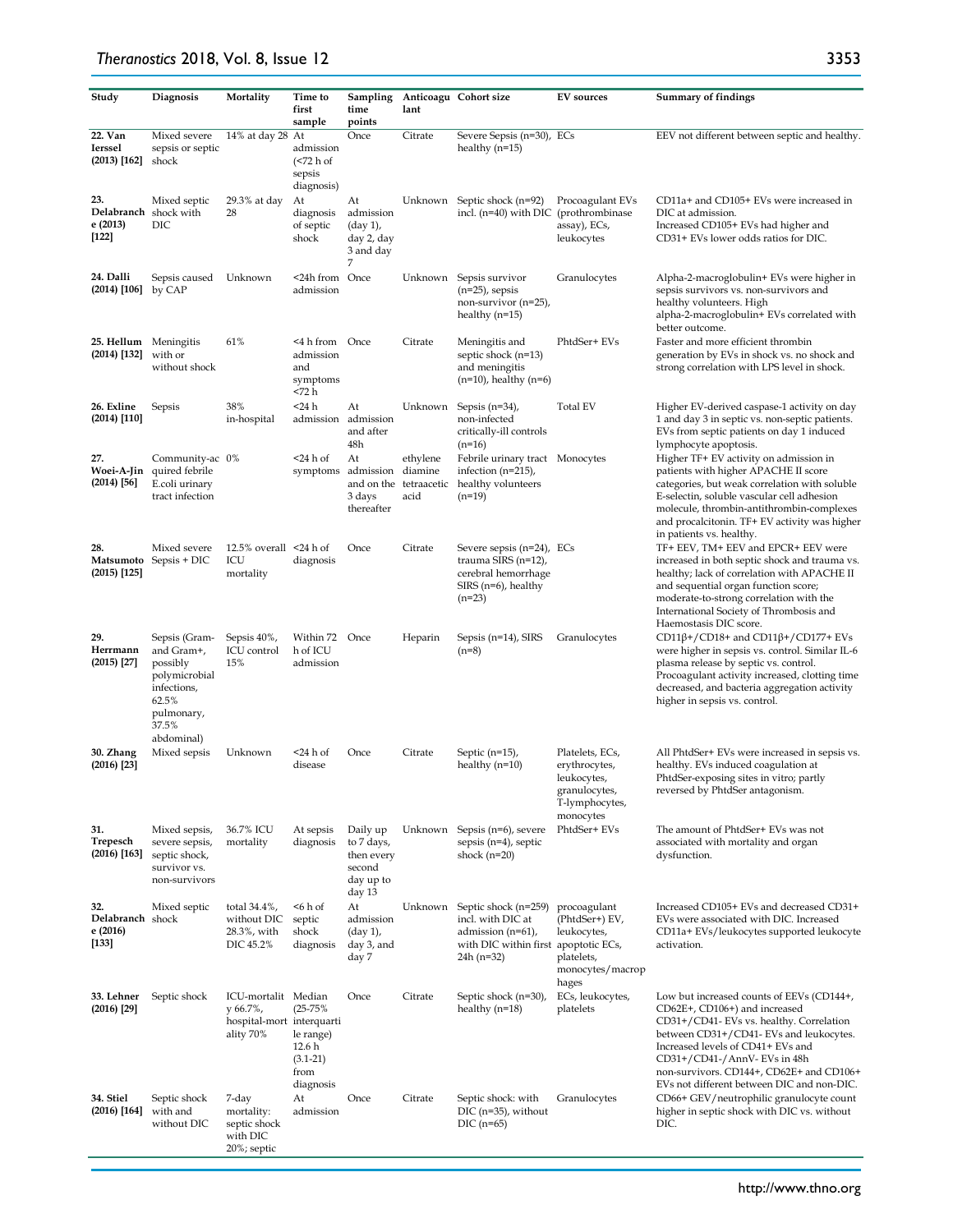| Study                             | Diagnosis                                                    | Mortality                                                                                                                                             | Time to<br>first<br>sample                               | Sampling<br>time<br>points                                                  | lant                    | Anticoagu Cohort size                                                                      | <b>EV</b> sources                                                                                                                              | <b>Summary of findings</b>                                                                                                                                                                                                                                                                                                                                            |
|-----------------------------------|--------------------------------------------------------------|-------------------------------------------------------------------------------------------------------------------------------------------------------|----------------------------------------------------------|-----------------------------------------------------------------------------|-------------------------|--------------------------------------------------------------------------------------------|------------------------------------------------------------------------------------------------------------------------------------------------|-----------------------------------------------------------------------------------------------------------------------------------------------------------------------------------------------------------------------------------------------------------------------------------------------------------------------------------------------------------------------|
|                                   |                                                              | shock<br>without DIC<br>5,5%                                                                                                                          |                                                          |                                                                             |                         |                                                                                            |                                                                                                                                                |                                                                                                                                                                                                                                                                                                                                                                       |
| 35. O'Dea<br>$(2016)$ [48]        | Major burn<br>injury vs.<br>severe sepsis                    | Severe sepsis: Within 24<br>ICU-mortalit h of burn<br>$y(27\%)$<br>hospital-mort within 48<br>ality (33%)                                             | injury,<br>h of sepsis<br>diagnosis                      | At<br>admission<br>and on<br>day 2<br>(burn<br>injury),<br>once<br>(sepsis) | Heparin                 | Major burn injury<br>$(n=15)$ , severe sepsis monocytes,<br>$(n=15)$ , healthy<br>$(n=12)$ | Leukocytes,<br>granulocytes, ECs                                                                                                               | EVs increase on admission in burns vs.<br>healthy. Only CD45+/Cd14+ MEVs and<br>CD66b+/CD11b+ GEVs increased in sepsis<br>vs. healthy. CD45+/Cd14+ MEVs and<br>CD105+ EEVs lower in sepsis vs. burns.<br>CD45+ LEVs and CD66b+/CD11b+ GEVs<br>increased in dying vs. surviving burn<br>patients. No difference between dying and<br>surviving sepsis patient.         |
| 36.<br>$(2017)$ [19]              | Mixed SIRS vs. 16%<br>Matsumoto severe sepsis                |                                                                                                                                                       | Within 24<br>h of<br>injury/dia<br>gnosis                | Once                                                                        | Citrate                 | Trauma patients<br>$(24)$ , severe sepsis<br>$(n=25)$ , healthy<br>$(n=23)$                | Monocytes                                                                                                                                      | Increased AnnV+/CD13+/CD142+ EVs in<br>both trauma and severe sepsis vs. healthy.<br>Moderate association between<br>AnnV+/CD13+/CD142+ EVs and APACHE<br>II score, IL-6, Injury Severity Score (in<br>trauma), and International Society of<br>Thrombosis and Haemostasis-DIC score (in<br>sepsis).                                                                  |
| 37. Panich<br>$(2017)$ [165]      | Sepsis, septic<br>shock                                      | Sepsis with<br>AKI 11.4%,<br>Sepsis<br>without AKI<br>6.7%                                                                                            | At<br>admission 1 to day 7                               | Daily day                                                                   | N/A<br>(Urine)          | Sepsis with AKI<br>$(n=79)$ , sepsis<br>without AKI (n=60),<br>healthy $(n=8)$             | Exosomes                                                                                                                                       | Activating transcriptional factor-3+ exosomes<br>increased on day 1 of admission in sepsis<br>with AKI vs. sepsis without AKI. Area under<br>receiver operating curve for AKI 0.84.                                                                                                                                                                                   |
| 38.<br>Reithmair<br>$(2017)$ [66] | Sepsis, septic<br>shock                                      | unknown                                                                                                                                               | Day 0                                                    | Day 0 and Serum<br>day 4                                                    |                         | Sepsis $(n=22)$ ,<br>healthy $(n=23)$                                                      | miRNA in serum,<br>blood cells and EVs<br>(exosomes, Tumor<br>susceptibility gene<br>$101+)$ by next<br>generation<br>sequencing               | Compartment-specific (serum, cellular,<br>extracellular) differences over time.                                                                                                                                                                                                                                                                                       |
| 39. Lehner<br>$(2017)$ [73]       | Severe sepsis<br>or sepsis<br>shock, medical hospital<br>ICU | 33% ICU<br>survival, 25%<br>survival                                                                                                                  | On<br>average 7<br>h post<br>start<br>hemofiltra<br>tion | Once                                                                        | Citrate                 | Severe sepsis or<br>septic shock (n=12)                                                    | Microparticles<br>expressing platelet<br>endothelial cell<br>adhesion molecule<br>(from platelets,<br>leukocytes and/or<br>ECs) and platelets. | Increase of CD31+/CD41- EVs post-filter vs.<br>pre-filter. Decreased total PhtdSer-exposing<br>EVs and decreased TF+ EVs post-filter vs.<br>pre-filter. No PhtdSer-exposing EVs and no<br>TF activity measurable in ultrafiltrate.                                                                                                                                    |
| 40. Lashin<br>$(2017)$ [16]       | Sepsis due to<br>CAP or fecal<br>peritonitis                 | 50% in sepsis Day 1 post Day 1, 3,<br>due to CAP,<br>50% in sepsis admission ICU<br>due to fecal<br>peritonitis<br>(selected<br>based on<br>survival) | ICU                                                      | and 5 post diamine<br>admission acid                                        | ethylene<br>tetraacetic | CAP (n=60), fecal<br>peritonitis (n=40),<br>healthy $(n=10)$                               | Granulocytes,<br>monocytes,<br>T-lymphocytes,<br>platelets,<br>erythrocytes, and<br>ECs                                                        | Circulating GEVs, MEVs,<br>T-lymphocyte-derived EVs, and<br>alpha-2-macroglobulin+ EVs (from all<br>studied cell types) at day 1 were higher in<br>CAP vs. fecal peritonitis and healthy<br>volunteers, EEVs only vs. healthy, PEVs and<br>EryEVs were not different.<br>Alpha-2-macroglobulin+ EVs were higher in<br>survivors of CAP, but not in fecal peritonitis. |

AKI: acute kidney injury; AnnV +/-: Annexin V positive/negative; APC: activated protein C; BAL: broncho-alveolar lavage; CAP: community acquired pneumonia; CD: cluster of differentiation; DIC: disseminated intravascular coagulation; EC: endothelial cell; EEVs: endothelial cell derived EVs; EPCR: endothelial protein C receptor; EryEVs: erythrocyte-derived EVs; EVs: extracellular vesicles; GEVs: granulocyte-derived EVs; ICU: intensive care unit; IL: interleukin; LEVs: leukocyte-derived EVs; LPS: lipopolysaccharide; MEVs: monocyte-derived EVs; PEVs: platelet-derived EVs; PhtdSer: phosphatidylserine; rhAPC: recombinant human APC; ROS: reactive oxygen species; SIRS: non-infectious systemic inflammatory response syndrome; TF: tissue factor; TNF: tumor necrosis factor.

The following search terms were used (PubMed; accessed on 15 Feb 2018): "extracellular vesicles OR microvesicles OR microparticles OR exosomes AND sepsis AND patients". This search yielded 85 studies with following exclusions: 14 reviews, 1 editorial, 1 acute respiratory distress syndrome oriented study: 7 in vitro studies, 8 animals studies, 6 studies without EVs assessment, 7 studies without/unclear number of septic patients, 1 article in Chinese language. The final selection included 40 studies in English language that analyzed the abundance, composition or effect of EVs in samples from septic patients.

# **Diagnostic and/or therapeutic potential of EVs in sepsis**

Once prompted by activation and/or apoptosis, EVs that shed from the cell surface typically retain the membrane composition (or the main features thereof) of the cells they originated from. For example, the release of these vesicles from the endothelium and monocytes can be effectively simulated by incubation with endotoxins such as bacterial lipopolysaccharides (LPS), pro-inflammatory cytokines or TNFα [31]. Although extracellular vesicles differ in size, composition and biogenesis, some basic characteristics can be summarized. Irrespective of the dimensions, EVs represent spherical, subcellular compartments that are composed of a phospholipid bilayer and various membrane-bound or plasmatic cargo molecules (**Figure 2**). Depending on the EV release process, their membrane retains the pattern of the cell surface they originated from. Given that EVs are released from all known tissue types, the retained transmembrane molecules and phospholipids interact with countless cellular processes. The smaller EV fraction (which arises from the early endosome) and the multivesicular bodies display membrane features that resemble organelles of those cells but undergo additional fine-tuned wrapping mechanisms.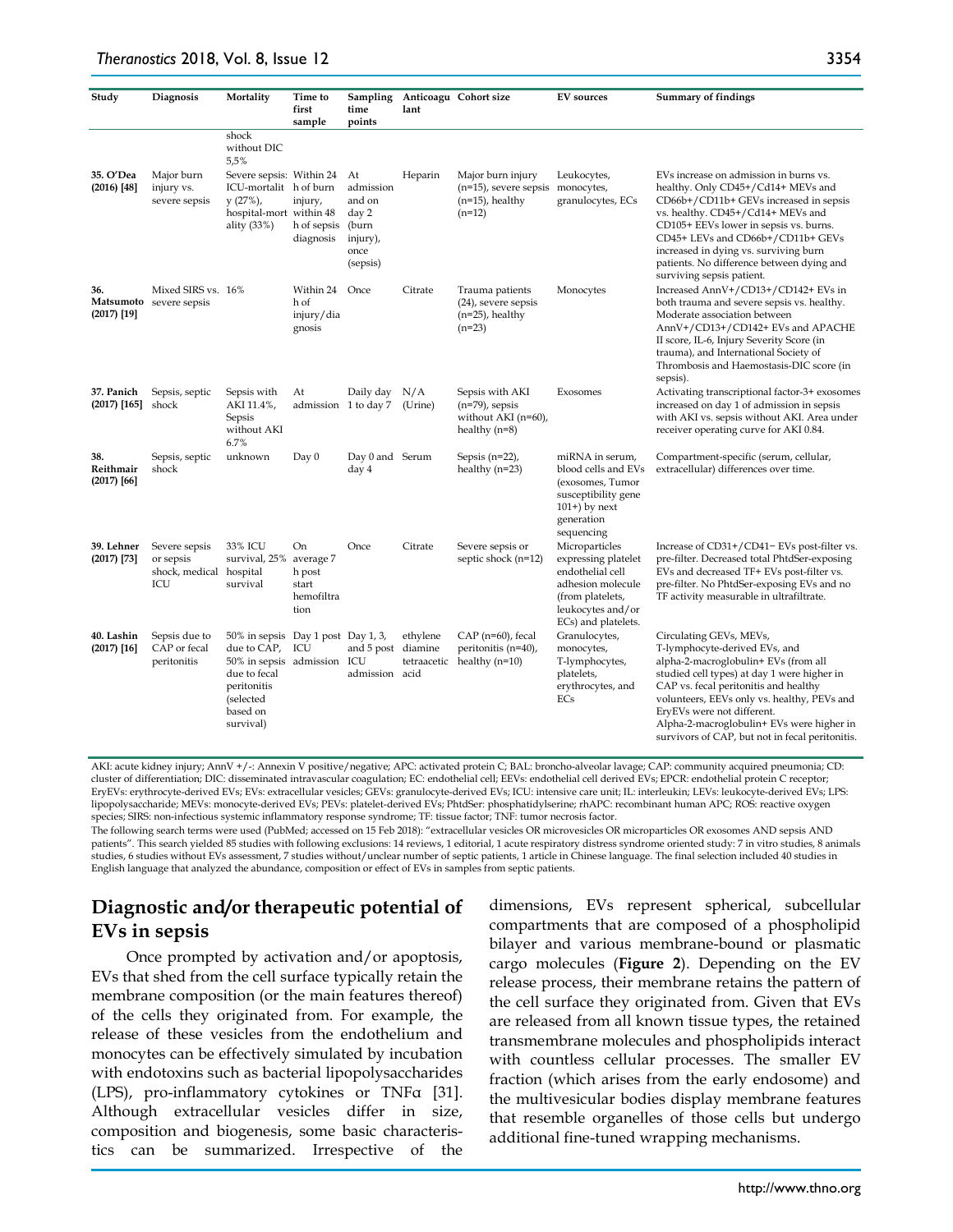

**Figure 2. Prototypic vesicle.** Although extracellular vesicles differ in size, composition and biogenesis, some basic characteristics can be summarized: Irrespective of the dimensions, EVs represent spherical, subcellular compartments that are composed of a phospholipid bilayer and various membrane-bound or plasmatic cargo molecules. Depending on the process during which they are released, the EV membrane retains the pattern of the cell surface they originated from. Given that EVs are released from all known tissue types, the maintained transmembrane molecules and phospholipids interact with countless cellular processes. The smaller EV fraction (which arises from the early endosome) and the multivesicular bodies display membrane features that resemble these cell organelles but are subject to fine-tuned wrapping mechanisms. In general, the EV content includes proteins/peptides, smaller metabolites, as well as nucleotide sequences.

The released EVs become potential minimessengers which may function as biomarkers but may also rapidly disseminate, magnify and/or perpetuate the processes triggered by the parent cell. EVs represent cellular shuttles that are capable of transferring a variety of compounds between cells. In general, the EV content includes proteins/peptides, smaller metabolites as well as nucleotide sequences. Upon fusion, vesicles rapidly modify the membrane composition of the receiver cell by transferring phospholipids and transmembrane molecules (**Figure 3A**). Meanwhile, a variety of cargo molecules are directly ejected into the plasma of the cell (**Figure 3B**). Compounds like growth factors, cytokines or other mediators are able to provoke an immediate metabolic response and to directly interfere with the receiver cell's signal transduction. During states of systemic inflammation and cell activation, tissue factor (TF) and phosphatidylserine (PhtdSer)-bearing vesicles represent microcarriers for the dissemination of a procoagulant phenotype (**Figure 3C**). Any component of the vesicle membrane can function as a ligand for receptors at the surface of the receiver cell, thereby triggering multiple responses (**Figure 3D**). During endocytosis, vesicles retain their membrane

integrity and are engulfed by invagination (**Figure 3E**). Aside from proteins and metabolites that directly provoke the transduction of signals, other content like miRNAs are capable of silencing the expression of genes (**Figure 3F**). By altering the posttranscriptional processing on an mRNA level, this interference not only affects the synthesis of signaling molecules but secondarily also the expression of transcription factors (**Figure 3G**). Finally, EVs also play a role in fundamental mechanisms of immunity, including cytokine synthesis and antigen presentation (**Figure 3H**).

Any compound to serve as a potential biomarker must be stable enough to enable a reproducible detection in the hospital setting. Availability of sensitive assays to quantify cellular and/or circulating compounds and metabolites (including their genomic or transcriptional fingerprints) has enabled us to identify "signatures" of potentially diagnostically relevant biomarkers in virtually any biological sample, such as the blood [32], urine [33,34], cerebrospinal [35] and nasal [36] fluid.

EVs represent cellular mediators that are released from all known cell types via a number of evolutionarily conserved mechanisms [37]. Sepsis triggers a multifaceted cellular activation including massive shedding of membrane vesicles from various cell subtypes [38]. Although other methods have been recently attempted [39], flow cytometry is currently the main technology for the high-throughput characterization of EVs. When EVs are used for further investigation, fluorescence-activated cell sorting, a specific form of flow cytometry by which cells are sorted based on their light scattering and fluorescence characteristics can be used. While flow cytometry by itself is reliable and sensitive, the standardization procedures for the detection of EVs are not. Currently, the utility/fidelity of EVs as biomarkers cannot be judged without defining clear standard operation procedures. Specifically, a reproducible detection and in-depth characterization of circulating EVs depends on two key variables: a) sample preparation (e.g., anticoagulation, storage time and temperature, agitation during manipulation or transport) [17,26] and b) precisely defined flow cytometry settings [40]. The international societies have been striving to reach an acceptable consensus on standardized sample preparation, documentation and measurement procedures [26,41-44]. Recently, the applicability of size-calibrated beads for the standardization of the EVs count analysis using flow cytometry was tested on platelet-free plasma from healthy volunteers by 44 laboratories using 14 different types of cytometers (with central collection and analysis of raw data). Although the test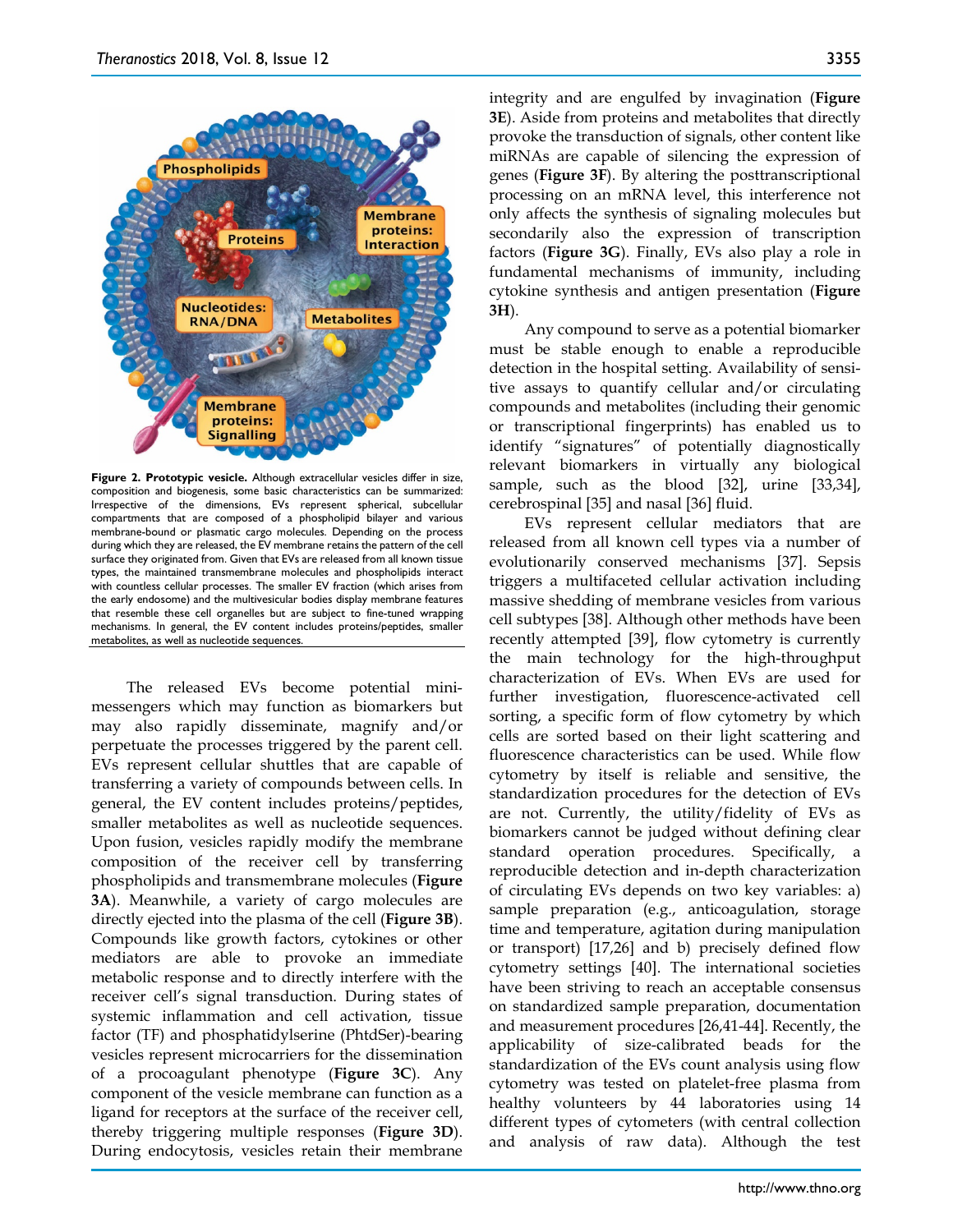demonstrated an acceptable variability among most commercial cytometers [40], these results need to be verified using clinical samples. Another important limitation of flow cytometry is that a large fraction of EVs remains under the lower limit of detection of the majority of available commercial cytometers (currently around  $0.3 \mu m$ ). This caveat should not be ignored given that the value of EVs as biomarkers may lie in recognizing changes in the ratios of specific EVs subpopulations and/or their presence/absence in a biological material. Such an EV-based approach has shown its value as a diagnostic support in the trauma setting [45].

From the technological standpoint, for EVs smaller than 0.3  $\mu$ m, the method of choice is nanoparticle tracking analysis, which enables detection of specific antigens with fluorescence filter sets [46]. Although technologically advanced, this method has not yet been verified for EV-based diagnostics in septic patients. Regarding timing, a number of new point-of-care technologies that may deliver results within 2 hours are currently being studied. For example, Herrmann *et al.* used the aggregation of granulocyte-derived EVs (GEVs) and bacteria for the differentiation of infectious versus non-infectious inflammatory states using microfluidic chip [47,48]. Another promising method is the lateral flow immunoassay: a one-step chromatographic immunoassay that has undergone continuous performance improvement by the use of modern labels such as gold nanoparticles, magnetic particles, carbon nanoparticles, colored latex beads, quantum dots, organic fluorophores, enzymes and liposomes. Oliviera-Rodriguez *et al.* have recently tested the value of this assay for the detection of (CD63 and CD9-positive) platelet-derived EVs (PEVs) in human plasma and identified gold nanoparticles as the optimal label [49,50]. Future studies testing the applicability of the lateral flow immunoassay for the early detection of sepsis and its complications using EVs derived from other sources are warranted. **Table 2** identifies the main developmental directions needed for closing the current technological gap in EV research.

**Table 2.** The most relevant technological challenges in the field of EV.

detection of EVs below 0.3 µm (i.e., nanoparticles) precise receptor/cargo-based EV characterization differentiation between EV-associated and non-EV-associated miRNA in plasma development of quick point-of-care tests based on EVs development of EV-based vaccination techniques elimination of detrimental EVs from the bloodstream

The main portion of the EV pool under steady-state conditions is platelet-associated (i.e., resting/activated platelets, megakaryocytes) [51,52]. In pathological conditions, however, EVs are mostly derived from activated platelets, endothelial cells (ECs) and leukocytes. These EVs accumulate rapidly in the circulation and are readily detectable by flow cytometry [53,54]. The presence/absence, dynamic changes and/or composition of circulating EVs have a potential to be harnessed as fine-tuned diagnostic descriptors of ongoing pathophysiological inflammatory processes in sepsis (and beyond). In addition to the considerable role of EVs as markers of a systemic inflammatory response, an elevation of TF-bearing vesicles could be considered as an early indicator of a generalized (in some cases even focal) infection. TF-positive EVs could be used to guide further or more aggressive treatment with antimicrobials [55,56]. The mediator/effector role of PhtdSer/ TF-expressing EVs in septic coagulopathy (blood clotting disorder) is detailed in the last subchapter in this review.

Besides analysis of EVs on the basis of vesicle surface antigens (the most important marker molecules displayed in **Table S1**), identification of cargo like micro-ribonucleic acid (miRNA) also appears to be an interesting research tool [57]. MiRNAs are short (19-25 nucleotides) noncoding sequences that are both actively and passively incorporated into EVs and that are capable of regulating gene expression by interfering with the translation of messenger RNA. In a preclinical sepsis study, miR-223 containing EVs released by mesenchymal stem cells attenuated cecal ligation and puncture-induced cardiac dysfunction in mice by reducing the Sema3a and Stat3 transcription factors [58]. Moreover, miR-223 is involved in the modulation of hematopoiesis and is seen as a promising indicator of immune response dysregulation [59,60]. Combined with the expression pattern of other miRNAs, miR-223 could potentially help to distinguish between non-septic and septic patients [61]. Studies in cancer patients have shown that miRNA phenotypes are consistent and reproducible among individuals and serve as a cluster of markers for a number of diseases [62,63]. Other miRNAs, such as miR-15a, miR-30d-5p, miR-30a-5p, miR-192-5p, miR-26a-5p, miR-23a-5p, and miR-191-5p appear to be capable of differentiating septic patients and those with non-infectious inflammation (also called systemic inflammatory response syndrome, SIRS) [64,65]. Some miRNAs are detectable in exosomes and serum only, whereas others are also present in multiple cell types [66]. Moreover, miR-21 has been shown to be an essential part of the protective effect of remote ischemic preconditioning in sepsis [67]. Another recent report demonstrated EVs as messengers that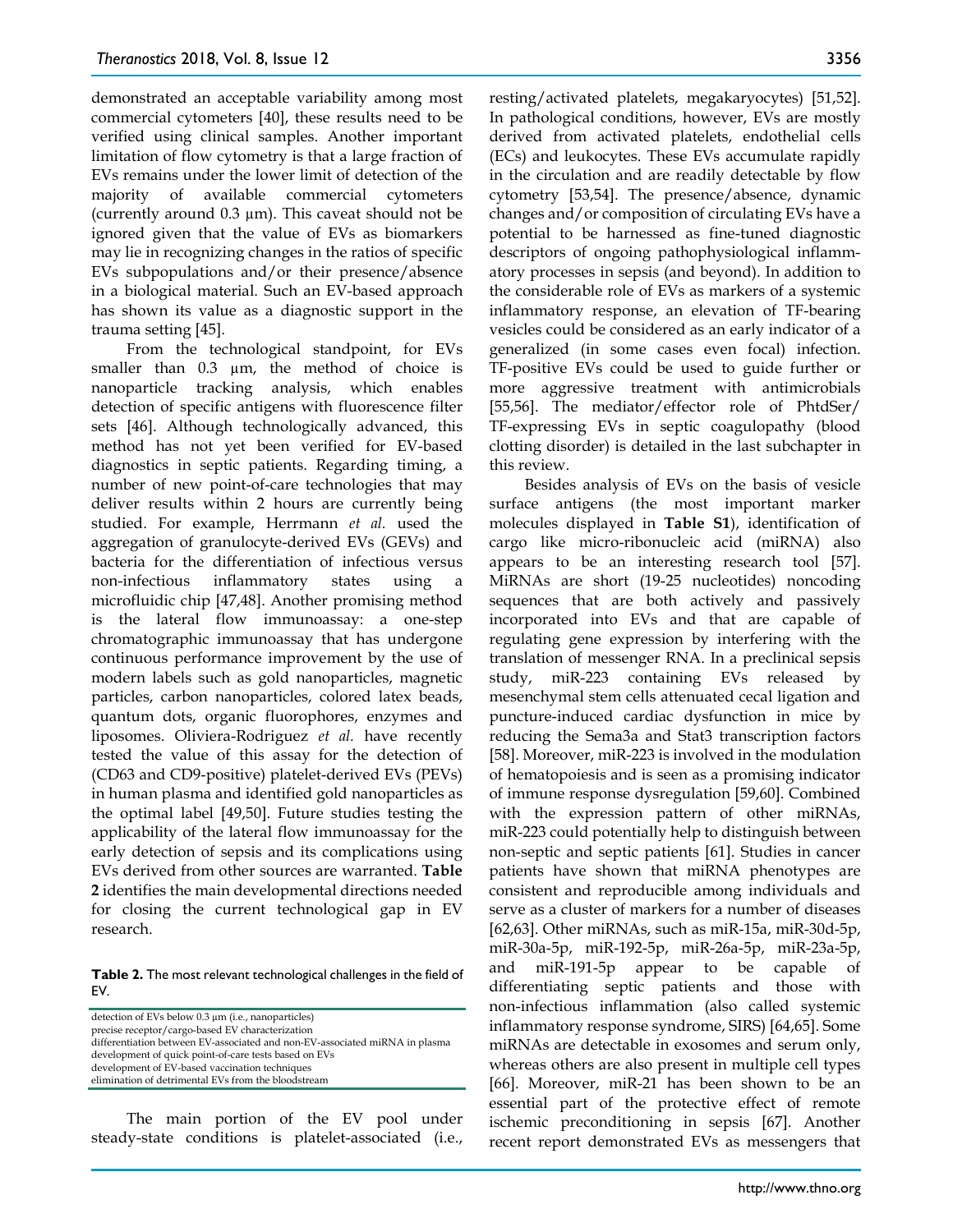can suppress miRNA expression and activate downstream gene expression in the central nervous system during inflammatory states [68]. However, research on the utility of EV-derived nucleotide sequences is in its infancy. Amplification and detection of miRNAs is usually performed via reverse transcriptase polymerase chain reaction and next-generation sequencing. However, these methods do not adequately discriminate between circulating, Argonaute protein-bound miRNA and miRNA incorporated to EVs. Studies investigating miRNA in sepsis (not focused on EV detection) may in fact have measured EV-associated miRNA (and *vice versa*). Innovative detection technologies to bypass this limitation are urgently needed (**Table 2**). Given that there are no clear guidelines regarding EV-RNA analytics, any findings should be interpreted with caution [69].

In addition to their role as biomarkers, circulating EVs constitute a dynamic pool of messengers that allow an organism to rapidly respond to altered physiological conditions. Thus, in their mediator-like character, they are capable of conveying a multitude of information to even distant tissues within the body. In a short-range communication format, EVs released by various cells could affect other immuno-competent cells/tissues in their immediate surroundings modulating, for example, a focal inflammatory process. Additionally, EVs may also support cell communication over longer distances. For example, analogous to the soluble endothelial protein C receptor (EPCR), EVs expressing EPCR are able to bind activated protein C (APC) upon external administration of recombinant human protein C in septic patients in order to exert its effects at distant vascular sites [70]. This mode of mediation appears to be especially relevant in diseases involving endothelial activation and microvascular dysfunction (e.g., sepsis) given that they are accompanied by a robust release of EVs. Sepsis-induced acute kidney injury (AKI) is associated with an impairment of endothelial barrier function and the sequestration of (endothelial cell-derived) EVs is thought to be a substantial causative factor in AKI pathophysiology [71]. In the future, excessive EVs could be eliminated using continuous veno-venous hemofiltration [72] or be used for optimizing filtration fractions during hemofiltration [72,73].



Figure 3. Modes of interaction of EVs with receiver cells. EVs represent cellular shuttles that are capable of transferring a variety of compounds between cells. **(A)** Upon fusion, vesicles rapidly modify the membrane composition of the receiver cell by transferring phospholipids and transmembrane molecules. **(B)** Meanwhile, a variety of cargo molecules are directly ejected into the plasma of the cell. Compounds like growth factors, cytokines or other mediators are able to provoke an immediate metabolic response and to directly interfere with the receiver cell's signal transduction. **(C)** During states of systemic inflammation and cell activation, tissue factor and phosphatidylserine-bearing vesicles represent microcarriers for the dissemination of a procoagulant phenotype. **(D)** Any component of the vesicle membrane can function as a ligand for receptors at the surface of the receiver cell, thereby triggering a multitude of responses. **(E)** During endocytosis, vesicles retain their membrane integrity and are engulfed by invagination. **(F)** Aside from proteins and metabolites that directly provoke the transduction of signals, other content like micro ribonucleic acids (RNA) are capable of silencing the expression of genes. **(G)** By altering the posttranscriptional processing on a messenger RNA level, this interference not only affects the synthesis of signaling molecules but secondarily also the expression of transcription factors. **(H)** Finally, EVs also play a role in fundamental mechanisms of immunity, including cytokine synthesis and antigen presentation.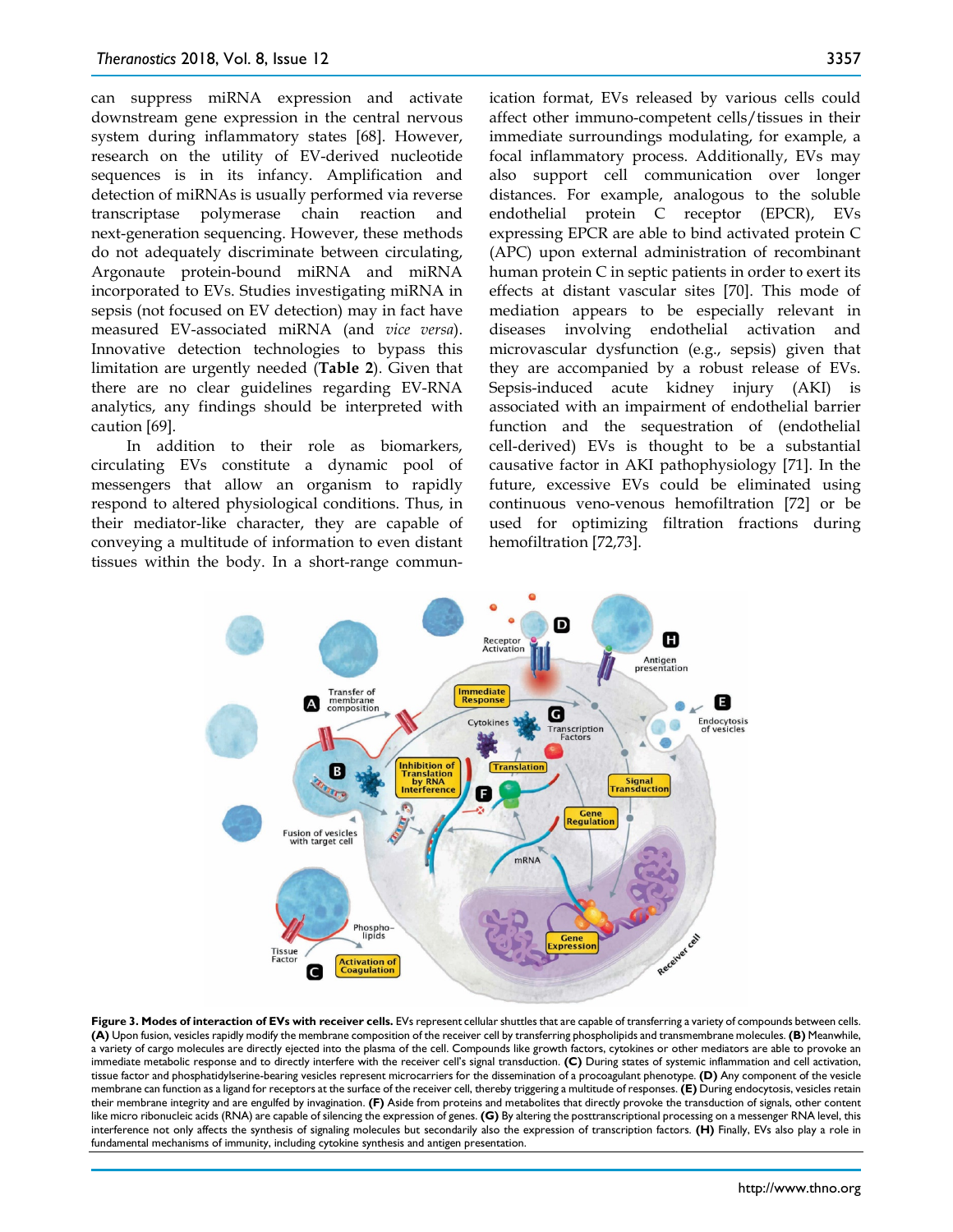In summary, EVs appear to simultaneously serve as both markers and mediators in sepsis syndromes. This creates a multidirectional opening for their potential utilization: either diagnostic, therapeutic or both (depending on a specific sepsis scenario/ phenotype and objective).

## **EVs in sepsis: a friend or foe?**

EVs are involved in severe pathophysiological events such as infections and/or inflammatory processes. The existing literature [74] implies that EVs play an important role in sepsis and septic shock. Given that both the pathogen and the host appear to rely on EVs as their tool of either attack or defense, it needs to be precisely deciphered which EVs populations mediate and promote progression of sepsis and which support its resolution and propel healing. The most intuitive separation can be done based on the source of EV release.

Bacteria, viruses and fungi responsible for septic infections are all well-capable of producing and secreting varieties of membrane vesicles, yet without the specific surface lipid composition seen in eukaryotic microbes [75-81]. Gram-positive and Gram-negative bacteria, as the most frequent cause of sepsis [82], can release EVs (in Gram-negative termed outer membrane vesicles) that may carry toxins, adhesins, proteolysins and other virulence factors relevant for the development of the systemic inflammatory response [83-86] and/or subsequent dysfunction of organs and tissues. Incubation of *C. albicans*-derived EVs with bone marrow-derived macrophages resulted in synthesis of IL-10, IL-12, transforming growth factor-beta and nitric oxide, as well as increased expression of major histocompatibility class II and cluster of differentiation (CD)-86 on macrophages [87] - all suggesting a strong immunomodulating potential for fungal EVs during infections [80]. Similarly, development of sepsis, a leading cause of death in HIV type 1 patients [88], is promoted by exosomes from infected cells containing the accessory extracellular viral protein Nef, which was shown to induce apoptosis of CD4-T-cells [89]. Viruses are also capable of controlling the release and content of EVs produced by infected cells [90] to facilitate the viral spread. In this context, the foes could potentially become friends by protecting vulnerable cohorts of patients against specific hospital pathogens (e.g., *S. aureus* or *E. coli*) to prevent secondary infections. For example, bacterial protoplast-derived nanovesicles have been used to vaccinate mice against these germs in models of pneumonia and peritonitis [91]. In the context of the growing antibiotic resistance crisis, this could be a life-saving preventive option (**Table 2**).

The second major pool of EVs stems from the host organism and can be equally bio-active as the EVs released by microorganisms. Key sources of host EVs during sepsis are circulating cells such as platelets and leukocytes [92,93], the latter being predominantly innate immune cells such as neutrophilic granulocytes, macrophages, dendritic and natural killer (NK) cells [94]. In sepsis, especially neutrophilic granulocytes show an increased activation but also higher apoptosis rates [95,96]—the two main conditions that trigger a robust EV release [97-100]. Unlike the microbial EVs with predominantly detrimental effects (as perceived based on the current literature), the action of the host-released EVs appears to be more heterogeneous. A number of protective EV-related mechanisms were recently implied. In a clinical study, GEVs were found in the infectious foci rather than in the circulation [101]. Due to the functional relationship to their parent cells, GEVs can exhibit antibacterial effects, support the production of inflammatory mediators [102-104] and/or protect from vascular dysfunction [103,105]. Selected danger-associated EV subsets (containing alpha-2-macroglobulin excreted by neutrophilic granulocytes) were shown to improve resolution of infection by enhancing bacterial clearance in a mouse sepsis model [105,106] and by interfering with leukocyte-trafficking in vitro [107]. Similarly, when THP-1 monocytes phagocytized GEVs which were previously isolated from peritoneal and broncho-alveolar lavages of patients with surgical sepsis, their general activity and phagocytic capacity significantly increased in vitro [101,105]. In septic rats, EVs produced by immature dendritic cells reduced mortality by diminishing TNFα and high mobility group box-1 release and supported engulfment of apoptotic cells [108].

In contrast, the emerging evidence demonstrates that some EVs released by leukocytes in sepsis can be harmful. For example, in a porcine model of endotoxemia, danger-associated populations of PEVs robustly increased in dying but not in surviving animals [109]. Furthermore, lymphocyte apoptosis, one of the major abnormalities observed in both pre-and clinical sepsis [110,111], was induced by caspase-1 released from circulating EVs in septic patients [110]. While the precise EV source was not determined in that study, peripheral blood monocytes are potential candidates given that they were shown to release EVs containing caspase-1 which induced apoptosis of smooth vascular muscle cells in vitro [112]. Blocking the release of EVs from bacteria-infected macrophages by pre-treatment with a sphingomyelinase inhibitor in septic mice had cardioprotective effects and prolonged survival [113].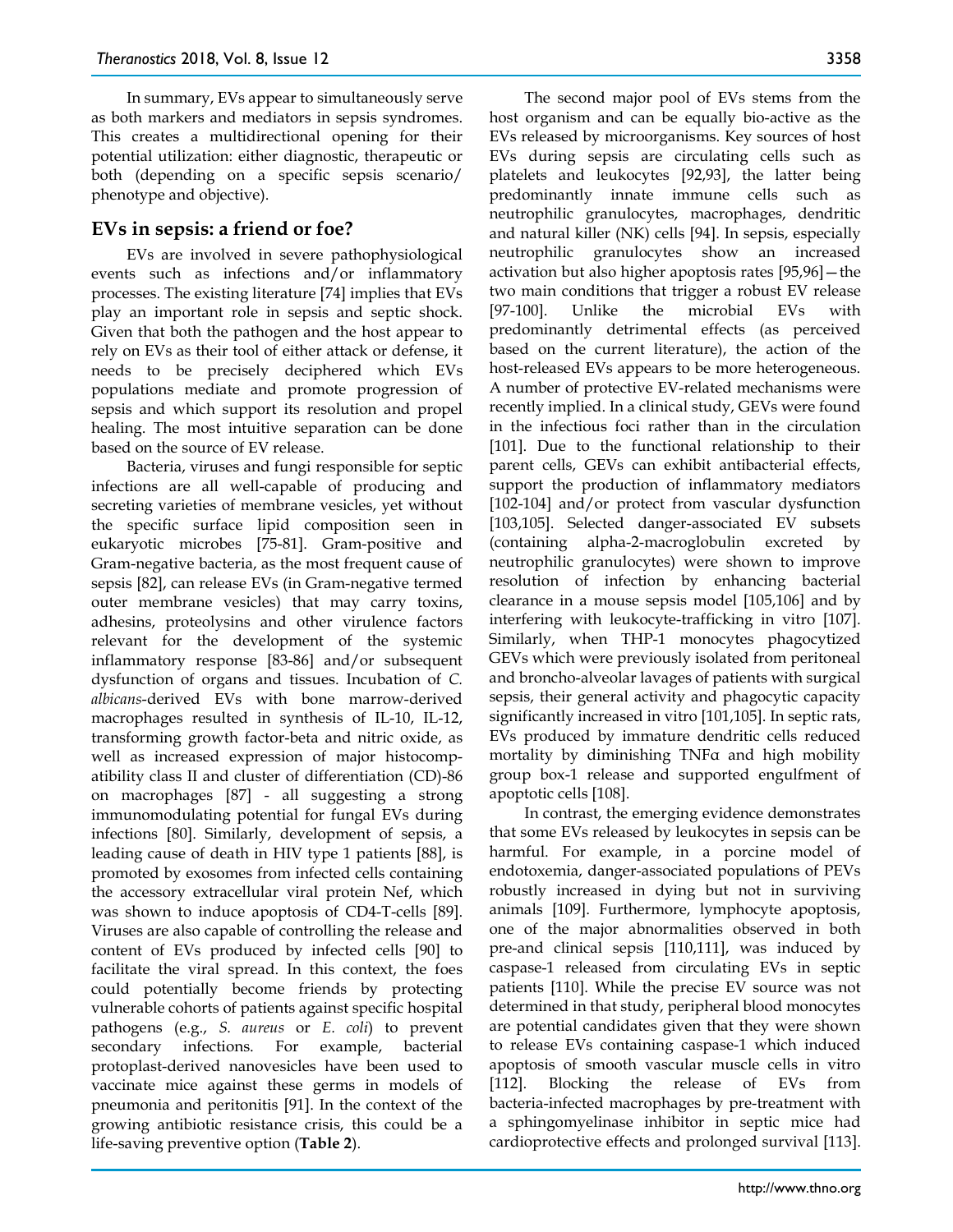It has also been suggested that EVs contribute to the development of sepsis-induced acute lung injury [94]. Intratracheal application of EVs released from LPS-primed alveolar macrophages to C57BL/6 mice provoked their alveolar macrophages to release EVs, which caused an increased expression of adhesion molecules, protein and neutrophilia [94]. In another example, dendritic cells activated by LPS released EVs that stimulated epithelial cells to secrete chemokines (e.g., IL-8 and Chemokine (C-C motif) ligand 5) which are important soluble components of a physiological innate immune response but can simultaneously fuel sepsis by excessive cytokine release [114]. Circulating EVs (without classification) containing reactive oxygen species (ROS) from LPS-stimulated mice induced vascular leakage and cardiac dysfunction in C57BL/6 mice [115]. The roles of exosomes in septic cardiac dysfunction have recently been reviewed [116].

Many other leukocyte subpopulations are capable of EV release but their role in sepsis has not yet been adequately investigated. NK cells are a suitable example. In contrast to other immune cells, NK cells produce EVs constitutively and independently of their parent cell activation status. NK cells contain so-called killer proteins such as Fas ligand and perforin that influence the tumor growth and immune system homeostasis [117]. Interestingly, NK cell-derived vesicles only act against the activated immune cells. This indicates that they could actually modulate septic processes by controlling the expansion and proliferation of stimulated immune cells. Another example is the potential function of EVs in adaptive immunity. Stimulated CD4+ and CD8+ T-cells can induce cytokine production (TNF-alpha, IL-1-beta, soluble IL-1 receptor antagonist) by human monocytes by either direct contact or by releasing EVs as messengers [118].

In summary, the existing evidence strongly suggests that EVs have both protective and detrimental roles, either locally or at distant sites. Whether EVs assume the shape of a friend or foe appears to partly depend on their origin (e.g., microorganism vs. host) and/or specific pathophysiological trait examined.

## **Role of EVs in specific subsets of septic patients**

### **Role of EVs in disturbed coagulation**

Although initiation of thrombotic pathways may inhibit dissemination of bacteria through the body, it may also lead to excessive activation and consumption of coagulation components. With their procoagulant potential, EVs are likely involved in the

pathophysiology of DIC in septic patients [119]. The development of DIC is a severe sepsis complication; its manifestation is associated with doubled mortality rates and is characterized by the massive consumption of coagulation factors and platelets and the excessive infiltration of thrombi in the microcirculation. It is estimated that approximately 35% of sepsis patients develop DIC [120]. Currently, the management of sepsis complicated by DIC comprises combating the underlying infection by surgical source control, broad spectrum antibiotics and general goal directed therapy [121] with organ function support and/or replacement therapy. So far, other treatments have not shown to be beneficial in large prospective, randomized trials. In patients who do not present with DIC in the initial phase of sepsis, early assessment of the risk for developing DIC would be beneficial. Thus, determination of EVs may aid in assessing such a risk and in identifying possible targets for treatment. EVs may exhibit direct procoagulant properties via exposure of PhtdSer on their surface, a cell membrane phospholipid that supports the assembly of coagulation enzymes and TF, which is the main initiator of the coagulation cascade [38,122]. In sepsis, procoagulant (PhtdSerexposing) EVs (typically identified by Annexin V staining and flow cytometry) are mainly released by platelets (PEVs), but also by endothelial cells (EEVs) and monocytes (MEVs) [28]. TF is the prime initiator of the coagulation cascade whereas PhtdSer serves as a catalyst for the activation of coagulation factors. Both functions make this vesicle subset a highly potent vector for the dissemination of a pro-coagulant phenotype throughout the circulation [23,123]. As discussed above, the main source of TF in plasma is PEVs [124]. Together with the up-regulation of TF on endothelial cells and monocytes, as well as the general activation of prothrombotic and fibrinolytic pathways, blood-borne TF-positive EVs are therefore also co-responsible for the prothrombotic milieu that underlies DIC [122,125]. This highly lethal complication of sepsis (associated with doubled mortality) is characterized by the massive consumption of coagulation factors and platelets and the excessive infiltration of thrombi in the microcirculation.

Several observations also support the more indirect role of EVs as 'vehicle carriers' that link inflammation to coagulation. Our lab recently showed that the release of EVs is a danger signal that eventually promotes the transition to a pro-thrombotic phenotype [126] and that IL-33 is involved in increased TF activity in EEVs [149]. The release of vesicles can occur downstream of multiple signal transduction pathways, depending on the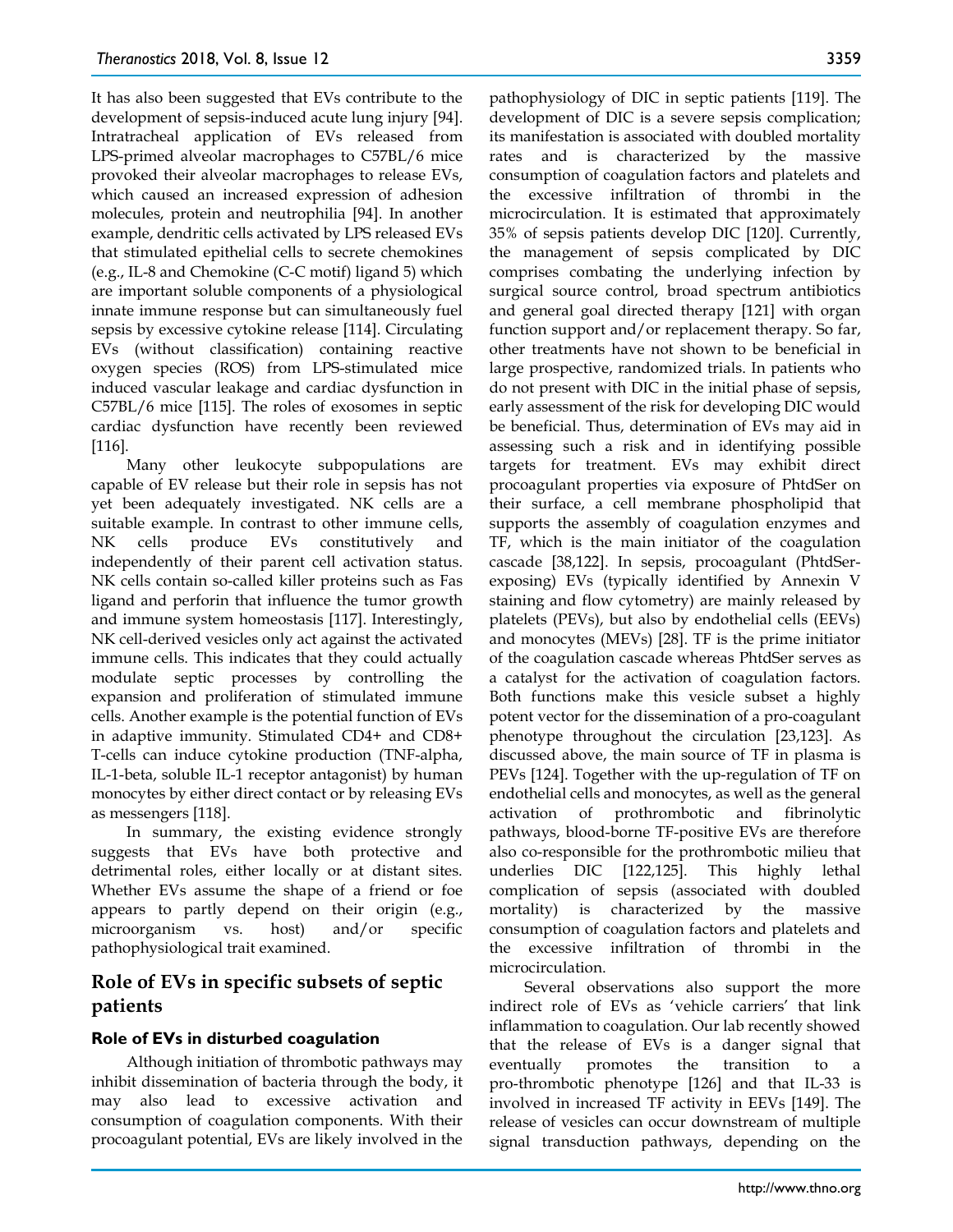initial receptor-activation by specific ligands. Sculpting and budding at the cell membrane or within the multivesicular bodies is mediated by highly conserved vesicular trafficking entities like the endosomal sorting complexes required for transport [127]. During inflammatory activation of cells, the increase in intracellular calcium results in the activation of calpains (calcium-activated neutral cysteine proteases) and scramblase and the loss of phospholipid bilayer asymmetry [128,129].

Furthermore, in vitro and in vivo endothelial and systemic activation by thrombin/CD40L and LPS enhanced EVs carrying matrix metallopeptidase 10 and CD40L. Elevation in circulating matrix metallopeptidase 10 and CD40L was associated with an increased mortality in septic patients who had enhanced thrombin formation [130]. Boisramé-Helms *et al.* showed that inoculation with EVs derived from septic rats into a cohort of healthy rats lowered their arterial pressure (not observed when 'donor' animals were treated with APC) [131]. Also blockage of calpains appears to exert therapeutic effects. Zafrani *et al.* studied the role of calpains in the development of DIC during sepsis in a clinically relevant animal sepsis model; they observed a survival benefit by attenuation of DIC after blocking calpains by overexpressing its endogenous inhibitor calpastatin [148].

EVs appear as promising markers of patients with DIC. For example, in meningococcal sepsis patients with multiple organ dysfunction, circulating EVs were mainly platelet-derived and their number was almost 15-fold higher compared to healthy controls [53]. Furthermore, EVs exposing TF were decreased in patients with sepsis and multiple organ dysfunction [28]. However, another study in patients with meningococcal septic shock demonstrated higher procoagulant activity of EVs compared to non-shock patients [132]. Overall, septic patients would greatly benefit from early markers that can reliably predict DIC, enabling in turn early and adequate treatment stratification. CD105+ EVs and CD31+ EVs are promising marker candidates that warrant further validation [122,133].

## **Role of EVs in blood transfusion**

Septic patients regularly develop anemia, often necessitating transfusions of erythrocyte concentrates in case of insufficient oxygen delivery. Transfusion of blood components has been associated with adverse effects such as increased risk of infection [134]. However, the exact mechanisms of this phenomenon remain elusive. It has been recently suggested that EVs present in blood products trigger various inflammatory pathways [135-140]. Vlaar *et al.* showed

a release of TNF-alpha, IL-6 and IL-8 after whole blood was incubated with the supernatant of red blood cell (RBC) concentrates, which was associated with the storage time of the RBC concentrate and the amount of EVs present in the supernatant [141]. Interestingly, no pro-inflammatory response was observed when the supernatant was depleted from EVs before incubation. The same authors showed that endothelial cells incubated with monocytes expressed more intercellular adhesion molecule-1 and E-Selectin only in the presence of EV-containing RBC supernatants. EVs were phagocytized by monocytes in a complement receptor 3-dependent fashion and elicited expression of Von Willebrand factor but not TF [142]. In murine transfusion models, EVs from RBCs affected the pulmonary endothelium via adhesion molecules [143] and thrombin-dependent complement activation [144]. The existence of such an activation effect is supported by pre-clinical evidence: hemorrhaged mice resuscitated with RBC and plasma rapidly accumulated neutrophilic granulocytes in the lungs when the resuscitation fluids contained RBC-derived EVs [145]. Those EVs also induced increased neutrophilic CD11b expression after i.v. administration in mice and in vitro incubation with human neutrophilic granulocytes [145]. The occurrence of acute lung injury by blood product-derived EVs may be explained by the two-hit phenomenon: the clinical condition of the critically ill patient leads to polymorphonuclear granulocyte recruitment to the activated pulmonary microvascular endothelium (first hit) which is further aggravated by the activation of adherent PMNs by blood product transfusion (second hit). This can eventually lead to destruction of pulmonary ECs, capillary leakage and acute respiratory distress syndrome.

## **Role of EVs in mechanical ventilation**

Mechanical ventilation may result in ventilator-induced lung injury. It appears that EVs can influence the pathophysiology of this and other lung-related conditions in the ICU patients. For example, increased EVs have been recently associated with a reduced risk of the acute respiratory distress syndrome [146]. More specifically, Mutschler *et al.* investigated the effects of mechanical ventilation upon EVs present in the broncho-alveolar lavage fluid of ventilated pigs and human patients at post-operative extubation [147]. They found that EVs are activated and adhere to neutrophil granulocytes in the pulmonary air-blood interface and suggested the use of EVs to guide the mechanical ventilation strategy. For example, a defined EV concentration could aid in deciding whether a patient with acute respiratory distress syndrome requires temporal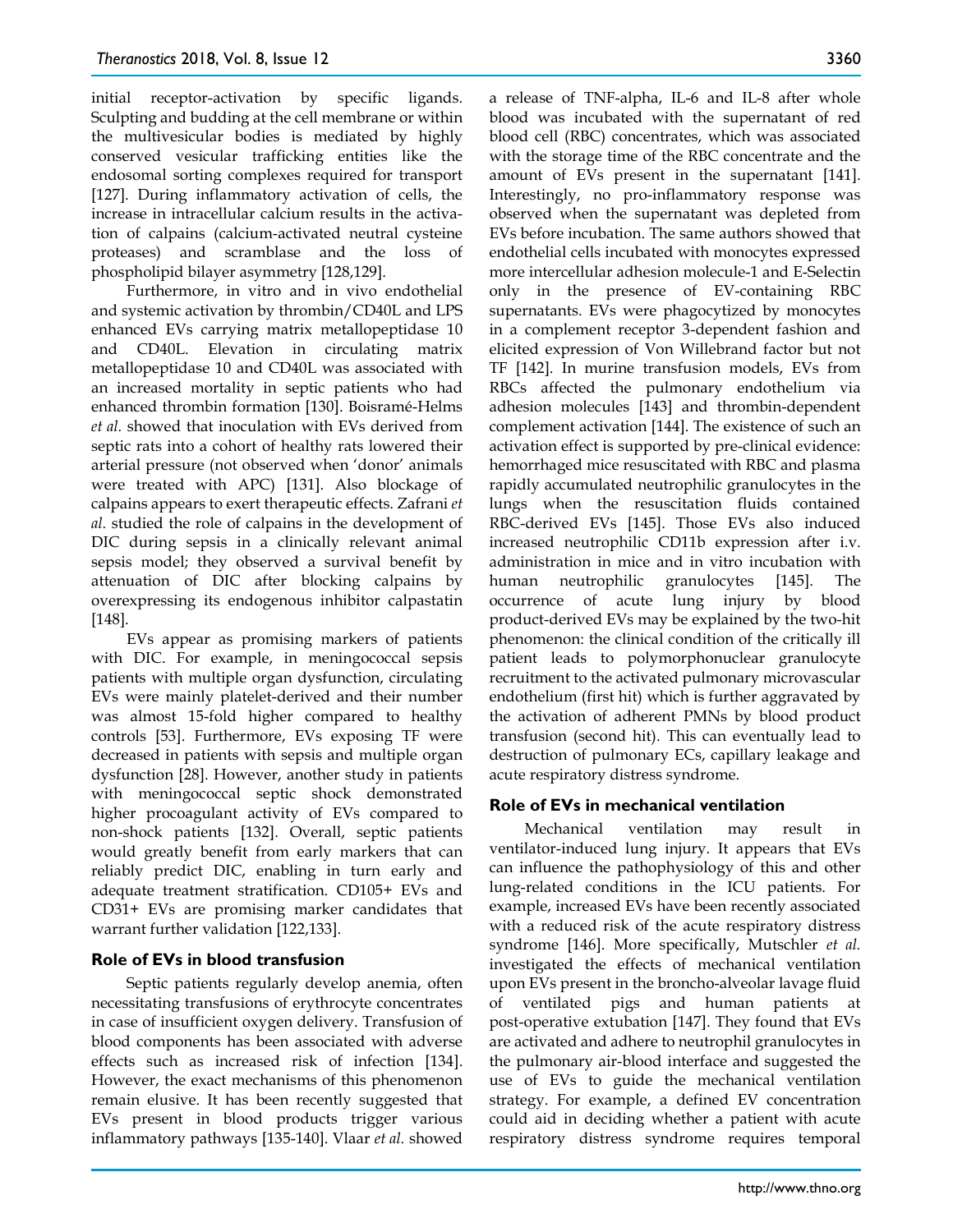extracorporeal membrane oxygenation in order to prevent any further lung injury from mechanical ventilation.

Few pre-clinical and in vitro studies further underline an active role of EVs in ventilator-induced lung injury. A pathological pulmonary EC stretching model (mimicking excessive tidal volume ventilation) induced EV generation which was counteracted by the caspase inhibitor Z-VAD [148] and was independent of co-treatment with thrombin, LPS, the Rho kinase inhibitor Y-27632 and calpeptin (a calpain inhibitor). In another study, high (in contrast to low) tidal volume ventilation in healthy mice increased systemic levels of pulmonary endothelium (CD31+) derived EVs and decreased CD31 in the lung tissue. The same mechanism was investigated using a stretch model of human pulmonary EC which shed (Annexin V and CD31 positive) EEVs [149]. Those EEVs induced lung inflammation when instilled intratracheally into healthy mice. Subsequent proteomic analysis found multiple common molecules shared by the different EEV populations, e.g., CD31 [149]. The above examples strongly imply that disintegration of the pulmonary endothelial barrier (due to high volume ventilation) provokes shedding of EVs that express several adhesion molecules which likely exert strong systemic downstream effects upon inflammatory processes [150]. In a recent study, elevation of EVs in plasma was inversely associated with the risk for the development of acute respiratory distress syndrome in a group of critically ill patients with varying underlying pathologies. Interestingly, the closer post-hoc analysis revealed that this association was true in the septic patient cohort (representing less than half of the total studied population) but not in non-septic patients [146].

## **Conclusions and outlook**

Within the last two decades, the multifaceted roles of EVs in inflammation have entered the focus of sepsis research. Given that both sepsis and EVs are two very complex fields and the existing evidence regarding the intricacies of EVs in sepsis is limited, no definitive connecting lines can be currently drawn between those two entities. However, a number of promising speculations pertaining to the role of EVs in sepsis are justified.

First, it is convincing that EVs have a strong role as mediators in sepsis. It has also become apparent that EVs can act both as friends and foes in systemic inflammatory reactions; their friendly or hostile character largely depends on the EV origins and cargo they carry. The latter element makes specific EV subsets potential candidates for drug delivery

systems. In the future, the above EV properties could facilitate more precise and individualized treatment approaches.

The identification of specific EVs subsets remains fundamental for the isolation and application in diagnostic and/or therapeutic procedures. At the moment, however, it is clear that the restrictions of characterization (hence our biological understanding of EVs) are limited by the methodological isolation/detection boundaries. The gold standard for high-throughput detection of EVs based on surface antigens is flow cytometry with a current detection limit of well above 0.3 µm. To our knowledge, nanoparticle tracking analysis has not yet been tested in septic patients. Although size transition of EVs is fluent, discrimination of EV subsets is largely based on their dimension, a measure that ignores the biogenesis of the vesicles. Development of new methodologies to rapidly assess circulating miRNA and miRNA incorporated to EVs should have a high priority. Furthermore, quick point-of-care tests such as microfluidic chip tests and lateral flow immunoassays have a great potential to be used with plasma of septic patients, but need additional testing. Given their strong immunomodulatory capabilities and vast diversity of cargo molecules, EVs present a considerable therapeutic potential for the treatment of sepsis. It is not impossible to imagine that EVs could serve in the future ICU as new types of vaccines against secondary infections (**Table 2**).

Overall, the potential utility points for EVs in sepsis (and other ICU conditions) are multifaceted, reaching from preventive to diagnostic and therapeutic. Yet, before any of these points migrate into the clinic, basic methodological challenges in EVs detection have to be solved and any viable application of EVs must be first a) standardized for detection/description, b) evaluated for clinical applicability, c) validated in multi-center randomized clinical trials and d) thoughtfully adopted for clinical use.

## **Abbreviations**

AKI: acute kidney injury; AnnV +/-: Annexin V positive/negative; APC: activated protein C; BAL: broncho-alveolar lavage; CAP: community acquired pneumonia; CD: cluster of differentiation; DIC: disseminated intravascular coagulation; EC: endothelial cell; EEVs: endothelial cell derived EVs; EPCR: endothelial protein C receptor; EryEVs: erythrocytederived EVs; EVs: extracellular vesicles; GEVs: granulocyte-derived EVs; ICU: intensive care unit; IL: interleukin; LEVs: leukocyte-derived EVs; LPS: lipopolysaccharide; MEVs: monocyte-derived EVs; miRNA: micro ribonucleic acid; NK: natural killer;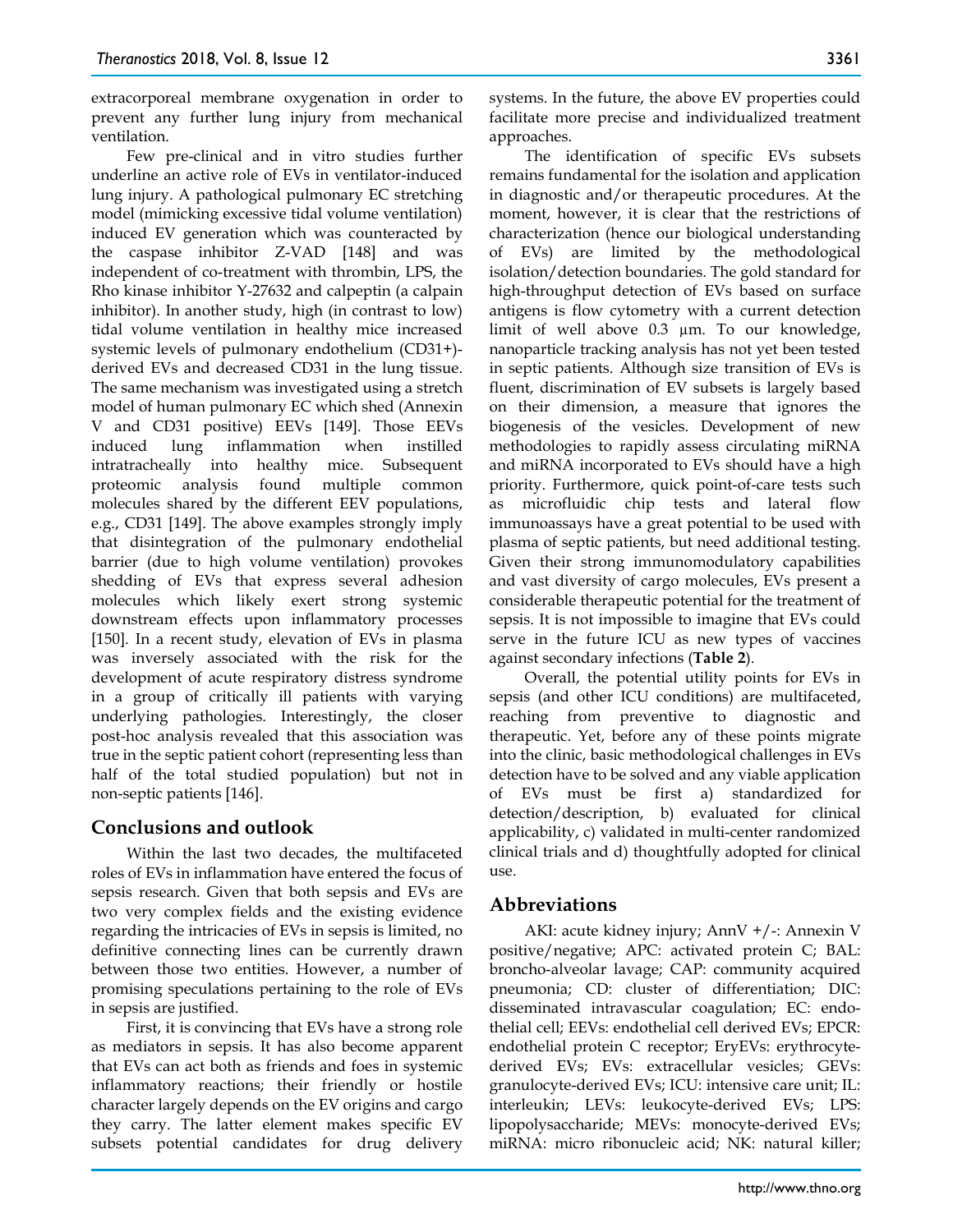PEVs: platelet-derived EVs; PhtdSer: phosphatidylserine; RBC: red blood cell; ROS: reactive oxygen species; SIRS: non-infectious systemic inflammatory response syndrome; TF: tissue factor; TNF: tumor necrosis factor.

#### **Supplementary Material**

Supplementary Table S1. http://www.thno.org/v08p3348s1.pdf

#### **Acknowledgements**

The authors sincerely thank Dr Marcin F. Osuchowski for taking the back seat in this project and helping to pilot it to the happy end. The authors are indebted to Prof Edit I. Buzás and Prof Mervyn Singer for providing useful advices and constructive criticism. We thank Dr James Ferguson for the linguistic editing. Partly supported by FWF Science Fund, grant number T707-B13.

### **Competing Interests**

The authors have declared that no competing interest exists.

#### **References**

- 1. Fleischmann C, Scherag A et al. Assessment of global incidence and mortality of hospital-treated sepsis. Current estimates and limitations. Am J Crit Care Med. 2016; 193: 259-272.
- 2. Singer M, Deutschman CS, Seymour CW et al. The third international consensus definitions for sepsis and septic shock (Sepsis-3). JAMA. 2016; 315: 801-810.
- 3. Rhodes A, Evans LE, Alhazzani W et al. Surviving sepsis campaign: international guidelines for management of sepsis and septic shock: 2016. Intensive Care Med. 2017; 43: 304-377.
- 4. Walley KR. Biomarkers in sepsis. Curr Infect Dis Rep. 2013; 15: 413-420.
- 5. Fisher CJ, Jr., Slotman GJ, Opal SM et al. Initial evaluation of human recombinant interleukin-1 receptor antagonist in the treatment of sepsis syndrome: a randomized, open-label, placebo-controlled multicenter trial. Crit Care Med. 1994; 22: 12-21.
- 6. Abraham E, Wunderink R, Silverman H et al. Efficacy and safety of monoclonal antibody to human tumor necrosis factor alpha in patients with sepsis syndrome. A randomized, controlled, double-blind, multicenter clinical trial. TNF-alpha MAb Sepsis Study Group. JAMA. 1995; 273: 934-941.
- 7. Cronin L, Cook DJ, Carlet J et al. Corticosteroid treatment for sepsis: a critical appraisal and meta-analysis of the literature. Crit Care Med. 1995; 23: 1430-1439.
- 8. Calandra T, Baumgartner JD, Grau GE et al. Prognostic values of tumor necrosis factor/cachectin, interleukin-1, interferon-alpha, and interferon-gamma in the serum of patients with septic shock. Swiss-Dutch J5 Immunoglobulin Study Group. J Infect Dis. 1990; 161: 982-987.
- 9. Iskander KN, Osuchowski MF, Stearns-Kurosawa DJ et al. Sepsis: multiple abnormalities, heterogeneous responses, and evolving understanding. Physiol Rev. 2013; 93: 1247-1288.
- 10. Van der Poll T, Van de Veerdonk FL, Scicluna BP et al. The immunopathology of sepsis and potential therapeutic targets. Nat Rev Immunol. 2017; 17: 407-420.
- 11. Bozza FA, Salluh JI, Japiassu AM et al. Cytokine profiles as markers of disease severity in sepsis: a multiplex analysis. Crit Care. 2007; 11: R49.
- 12. Terrasini N and Lionetti V. Exosomes in critical illness. Crit Care Med. 2017; 45: 1054-1060.
- 13. Van der Pol E, Boing AN, Gool EL et al. Recent developments in the nomenclature, presence, isolation, detection and clinical impact of extracellular vesicles. J Thromb Haemost. 2016; 14: 48-56.
- 14. Yanez-Mo M, Siljander PR, Andreu Z et al. Biological properties of extracellular vesicles and their physiological functions. J Extracell Vesicles. 2015; 4: 27066.
- 15. Reid VL and Webster NR. Role of microparticles in sepsis. Br J Anaesth. 2012; 109: 503-513.
- 16. Lashin HMS, Nadkarni S, Oggero S et al. Microvesicle subsets in sepsis due to community acquired pneumonia compared to faecal peritonitis. Shock. 2018; 49: 393-401.
- 17. Wisgrill L, Lamm C, Hartmann J et al. Peripheral blood microvesicles secretion is influenced by storage time, temperature, and anticoagulants. Cytometry A. 2016; 89: 663-672.<br>Levy MM. Fink MP.
- 18. Levy MM, Fink MP, Marshall JC et al. 2001<br>SCCM/ESICM/ACCP/ATS/SIS international sepsis definitions international sepsis definitions conference. Intensive Care Med. 2003; 29: 530-538.
- 19. Matsumoto H, Yamakawa K, Ogura H et al. Clinical significance of tissue factor and CD13 double-positive microparticles in Sirs patients with trauma and severe sepsis. Shock. 2017; 47: 409-415.
- 20. Sabatier F, Darmon P, Hugel B et al. Type 1 and type 2 diabetic patients display different patterns of cellular microparticles. Diabetes. 2002; 51: 2840-2845.
- 21. Tramontano AF, O'Leary J, Black AD et al. Statin decreases endothelial microparticle release from human coronary artery endothelial cells: implication for the Rho-kinase pathway. Biochem Biophys Res Commun. 2004; 320: 34-38.
- 22. Tokes-Fuzesi M, Woth G, Ernyey B et al. Microparticles and acute renal dysfunction in septic patients. J Crit Care. 2013; 28: 141-147.
- 23. Zhang Y, Meng H, Ma R et al. Circulating microparticles, blood cells, and endothelium induce procoagulant activty in sepsis through phosphatidylserine exposure. Shock. 2016; 45: 299-307.
- 24. Furie B and Furie BC. Cancer-associated thrombosis. Blood Cells Mol Dis. 2006; 36: 177-181.
- 25. Lotvall J, Hill AF, Hochberg F et al. Minimal experimental requirements for definition of extracellular vesicles and their functions: a position statement from the International Society for Extracellular Vesicles. J Extracell Vesicles. 2014; 3: 26913.
- 26. Witwer KW, Buzas EI, Bemis LT et al. Standardization of sample collection, isolation and analysis methods in extracellular vesicle research. J Extracell Vesicles. 2013; 2: 20360.
- 27. Herrmann IK, Bertazzo S, O'Callaghan DJ et al. Differentiating sepsis from non-infectious systemic inflammation based microvesicle-bacteria aggregation. Nanoscale. 2015; 7: 13511-13520.
- 28. Joop K, Berckmans RJ, Nieuwland R et al. Microparticles from patients with multiple organ dysfunction syndrome and sepsis support coagulation through multiple mechanisms. Thromb Haemost. 2001; 85: 810-820.
- 29. Lehner GF, Harler U, Haller VM et al. Characterization of microvesicles in septic shock using high-sensitivity flow cytometry. Shock. 2016; 46: 373-381.
- 30. Soriano AO, Jy W, Chirinos JA et al. Levels of endothelial and platelet microparticles and their interactions with leukocytes negatively correlate with organ dysfunction and predict mortality in severe sepsis. Crit Care Med. 2005; 33: 2540-2546.
- 31. Zipperle J, Schlimp CJ, Holnthoner W et al. A novel coagulation assay incorporating adherent endothelial cells in thromboelastometry. Thromb Haemost. 2013; 109: 869-877.
- 32. Arraud N, Linares R, Tan S et al. Extracellular vesicles from blood plasma: determination of their morphology, size, phenotype and concentration. J Thromb Haemost. 2014; 12: 614-627.
- 33. Knepper MA and Pisitkun T. Exosomes in urine: who would have thought...? Kidney Int. 2007; 72: 1043-1045.
- 34. Hiemstra TF, Charles PD, Gracia T et al. Human urinary exosomes as innate immune effectors. J Am Soc Nephrol. 2014; 25: 2017-2027.
- 35. Basso M and Bonetto V. Extracellular vesicles and a novel form of communication in the brain. Front Neurosci. 2016; 10: 127.
- 36. Lasser C, O'Neil SE, Ekerljung L et al. RNA-containing exosomes in human nasal secretions. Am J Rhinol Allergy. 2011; 25: 89-93.
- 37. Buzas EI, Gyorgy B, Nagy G et al. Emerging role of extracellular vesicles in inflammatory diseases. Nat Rev Rheumatol. 2014; 10: 356-364.
- 38. Zafrani L, Ince C, and Yuen PS. Microparticles during sepsis: target, canary or cure? Intensive Care Med. 2013; 39: 1854-1856.
- 39. Van der Pol E, Coumans FA, Grootemaat AE et al. Particle size distribution of exosomes and microvesicles determined by transmission electron microscopy, flow cytometry, nanoparticle tracking analysis, and resistive pulse sensing. J Thromb Haemost. 2014; 12: 1182-1192.
- 40. Cointe S, Judicone C, Robert S et al. Standardization of microparticle enumeration across different flow cytometry platforms: results of a multicenter collaborative workshop. J Thromb Haemost. 2017; 15: 187-193.
- 41. Kalra H, Simpson RJ, Ji H et al. Vesiclepedia: a compendium for extracellular vesicles with continuous community annotation. PLoS Biol. 2012; 10: e1001450.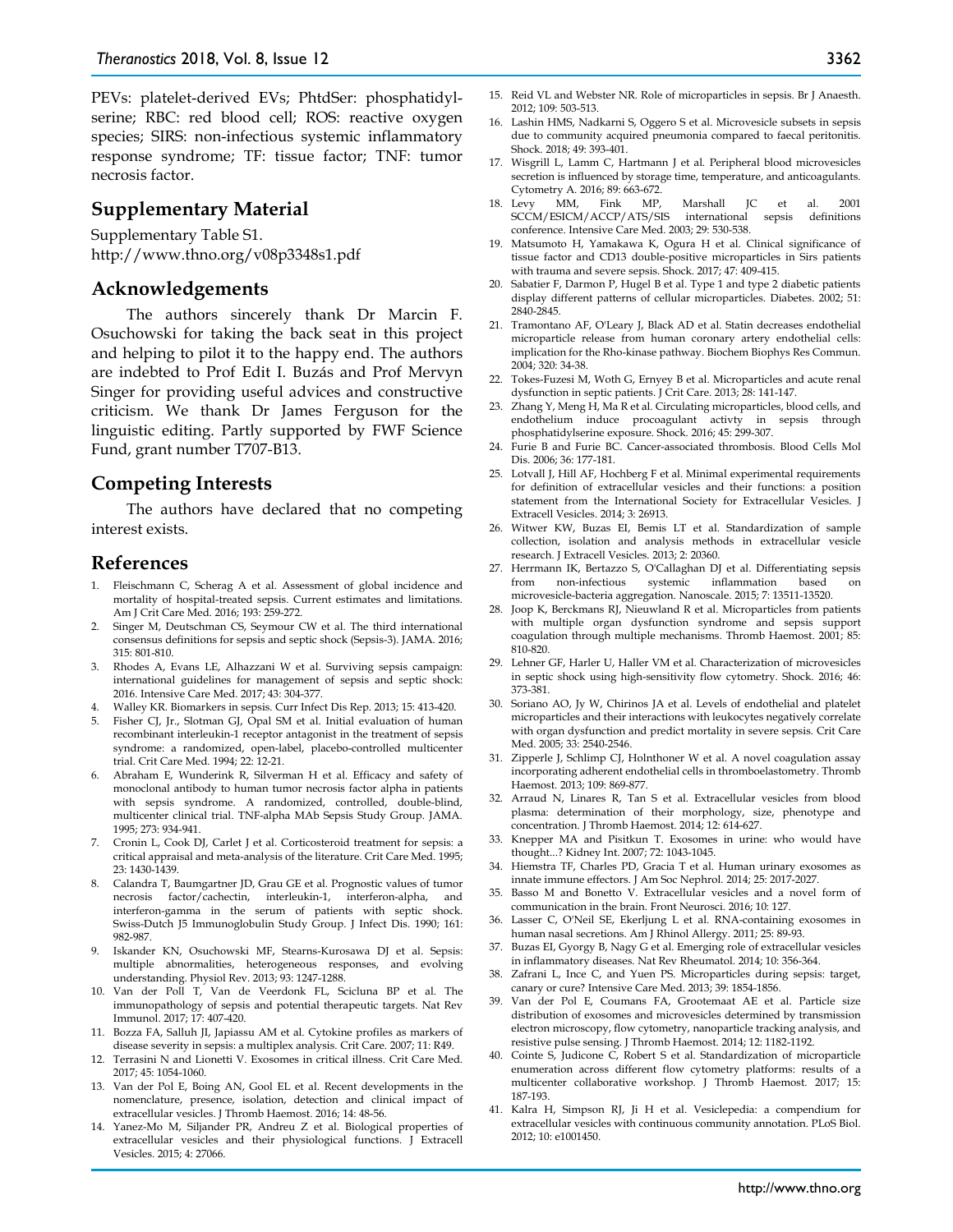- 42. Van Deurn J, Mestdagh P, Agostinis P et al. EV-TRACK: transparent reporting and centralizing knowledge in extracellular vesicle research. Nat Methods. 2017; 14: 228-232.
- 43. Pathan M, Keerthikumar S, Chisanga D et al. A novel community driven software for functional enrichment analysis of extracellular vesicles data. J Extracell Vesicles. 2017; 6: 1321455.
- 44. Kim DK, Lee J, Kim SR et al. EVpedia: a community web portal for extracellular vesicles research. Bioinformatics. 2015; 31: 933-939.
- 45. Matijevic N, Wang YW, Holcomb JB et al. Microvesicle phenotypes are associated with transfusion requirements and mortality in subjects with severe injuries. J Extracell Vesicles. 2015; 4: 29338.
- 46. Dragovic RA, Gardiner C, Brooks AS et al. Sizing and phenotyping of cellular vesicles using nanoparticle tracking analysis. Nanomedicine. 2011; 7: 780-788.
- 47. Lasser C, O'Neil SE, Shelke GV et al. Exosomes in the nose induce immune cell trafficking and harbour an altered protein cargo in chronic airway inflammation. J Transl Med. 2016; 14: 181.
- 48. O'Dea KP, Porter JR, Tirlapur N et al. Circulating microvesicles are elevated acutely following major burns injury and associated with clinical severity. PLoS One. 2016; 11: e0167801.
- 49. Oliveira-Rodriguez M, Lopez-Cobo S, Reyburn HT et al. Development of a rapid lateral flow immunoassay test for detection of exosomes previously enriched from cell culture medium and body fluids. J Extracell Vesicles. 2016; 5: 31803.
- 50. Oliveira-Rodriguez M, Serrano-Pertierra E, Garcia AC et al. Point-of-care detection of extracellular vesicles: sensitivity optimization and multiple-target detection. Biosens Bioelectron. 2017; 87: 38-45.
- 51. Italiano JE, Jr., Mairuhu AT, and Flaumenhaft R. Clinical relevance of microparticles from platelets and megakaryocytes. Curr Opin Hematol. 2010; 17: 578-584.
- 52. Rank A, Nieuwland R, Delker R et al. Cellular origin of platelet-derived microparticles in vivo. Thromb Res. 2010; 126: e255-e259.
- 53. Nieuwland R, Berckmans RJ, McGregor S et al. Cellular origin and procoagulant properties of microparticles in meningococcal sepsis. Blood. 2000; 95: 930-935.
- 54. Tripisciano C, Weiss R, Eichhorn T et al. Different potential of extracellular vesicles to support thrombin generation: contributions of phosphatidylserine, tissue factor, and cellular origin. Sci Rep. 2017; 7: 6522.
- 55. Woth G, Tokes-Fuzesi M, Magyarlaki T et al. Activated platelet-derived microparticle numbers are elevated in patients with severe fungal (Candida albicans) sepsis. Ann Clin Biochem. 2012; 49: 554-560.
- 56. Woei AJF, Van der Starre WE, Tesselaar ME et al. Procoagulant tissue factor activity on microparticles is associated with disease severity and bacteremia in febrile urinary tract infections. Thromb Res. 2014; 133: 799-803.
- 57. Crescitelli R, Lasser C, Szabo TG et al. Distinct RNA profiles in subpopulations of extracellular vesicles: apoptotic bodies, microvesicles and exosomes. J Extracell Vesicles. 2013; 2:20677.
- 58. Wang X, Gu H, Qin D et al. Exosomal miR-223 Contributes to mesenchymal stem cell-elicited cardioprotection in polymicrobial sepsis. Sci Rep. 2015; 5: 13721.
- 59. Johnnidis JB, Harris MH, Wheeler RT et al. Regulation of progenitor cell proliferation and granulocyte function by microRNA-223. Nature. 2008; 451: 1125-1129.
- 60. Wang JF, Yu ML, Yu G et al. Serum miR-146a and miR-223 as potential new biomarkers for sepsis. Biochem Biophys Res Commun. 2010; 394: 184-188.
- 61. Wang HJ, Zhang PJ, Chen WJ et al. Four serum microRNAs identified as diagnostic biomarkers of sepsis. J Trauma Acute Care Surg. 2012; 73: 850-854.
- 62. Chen X, Ba Y, Ma L et al. Characterization of microRNAs in serum: a novel class of biomarkers for diagnosis of cancer and other diseases. Cell Res. 2008; 18: 997-1006.
- Mitchell PS, Parkin RK, Kroh EM et al. Circulating microRNAs as stable blood-based markers for cancer detection. Proc Natl Acad Sci U S A. 2008; 105: 10513-10518.
- 64. Caserta S, Kern F, Cohen J et al. Circulating plasma microRNAs can differentiate human sepsis and systemic inflammatory response syndrome (SIRS). Sci Rep. 2016; 6: 28006.
- 65. Wang H, Zhang P, Chen W et al. Evidence for serum miR-15a and miR-16 levels as biomarkers that distinguish sepsis from systemic inflammatory response syndrome in human subjects. Clin Chem Lab Med. 2012; 50: 1423-1428.
- Reithmair M, Buschmann D, Marte M et al. Cellular and extracellular miRNAs are blood-compartment-specific diagnostic targets in sepsis. J Cell Mol Med. 2017; 21: 2403-2411.
- 67. Jia P, Wu X, Dai Y et al. MicroRNA-21 Is required for local and remote ischemic preconditioning in multiple organ protection against sepsis. Crit Care Med. 2017; 45: e703-e710.
- 68. Balusu S, Van Wonterghem E, De Rycke R et al. Identification of a novel mechanism of blood-brain communication during peripheral inflammation via choroid plexus-derived extracellular vesicles. EMBO Mol Med. 2016; 8: 1162-1183.
- 69. Mateescu B, Kowal EJ, Van Balkom BW et al. Obstacles and opportunities in the functional analysis of extracellular vesicle. J Extracell Vesicles. 2017; 6: 1286095.
- 70. Perez-Casal M, Thompson V, Downey C et al. The clinical and functional relevance of microparticles induced by activated protein C treatment in sepsis. Crit Care. 2011; 15: R195.
- 71. Souza AC, Yuen PS, and Star RA. Microparticles: markers and mediators of sepsis-induced microvascular dysfunction, immunosuppression, and AKI. Kidney Int. 2015; 87: 1100-1108.
- 72. Abdelhafeez AH, Jeziorczak PM, Schaid TR et al. Clinical CVVH model removes endothelium-derived microparticles from circulation. J Extracell Vesicles. 2014; 3: 23498.
- 73. Lehner GF, Harler U, Feistritzer C et al. Hemofiltration induces generation of leukocyte-derived CD31+/ CD41- microvesicles in sepsis. Ann Intensive Care. 2017; 7: 89.
- 74. Lehner GF, Brandtner A.K., and Joannidis M. Microvesicles in sepsis: implications for the activated coagulation system. In: Vincent JL, ed. Annual update in intensive care and emergency medicine 2017, Springer International Publishing AG; 2017: 29-39.
- 75. Deatherage BL and Cookson BT. Membrane vesicle release in bacteria, eukaryotes, and archaea: a conserved yet underappreciated aspect of microbial life. Infect Immun. 2012; 80: 1948-1957.
- 76. Lee EY, Choi DY, Kim DK et al. Gram-positive bacteria produce membrane vesicles: proteomics-based characterization of Staphylococcus aureus-derived membrane vesicles. Proteomics. 2009; 9: 5425-5436.
- 77. Kim JH, Lee J, Park J et al. Gram-negative and Gram-positive bacterial extracellular vesicles. Semin Cell Dev Biol. 2015; 40: 97-104.
- 78. Thay B, Wai SN, and Oscarsson J. Staphylococcus aureus alpha-toxin-dependent induction of host cell death by membrane-derived vesicles. PLoS One. 2013; 8: e54661.
- 79. Olaya-Abril A, Prados-Rosales R, McConnell MJ et al. Characterization of protective extracellular membrane-derived vesicles produced by Streptococcus pneumoniae. J Proteomics. 2014; 106: 46-60.
- 80. Joffe LS, Nimrichter L, Rodrigues ML et al. Potential roles of fungal extracellular vesicles during infection. mSphere. 2016; 1: e00099-16.
- 81. Anderson MR, Kashanchi F, and Jacobson S. Exosomes in viral disease. Neurotherapeutics. 2016; 13: 535-546.
- 82. Vincent JL, Sakr Y, Sprung CL et al. Sepsis in European intensive care units: results of the SOAP study. Crit Care Med. 2006; 34: 344-353.
- 83. Kulp A and Kuehn MJ. Biological functions and biogenesis of secreted bacterial outer membrane vesicles. Annu Rev Microbiol. 2010; 64: 163-184.
- 84. Lindmark B, Rompikuntal PK, Vaitkevicius K et al. Outer membrane vesicle-mediated release of cytolethal distending toxin (CDT) from Campylobacter jejuni. BMC Microbiol. 2009; 9: 220.
- 85. Park KS, Choi KH, Kim YS et al. Outer membrane vesicles derived from Escherichia coli induce systemic inflammatory response syndrome. PLoS One. 2010; 5: e11334.
- 86. Shah B, Sullivan CJ, Lonergan NE et al. Circulating bacterial membrane vesicles cause sepsis in rats. Shock. 2012; 37: 621-628.
- 87. Vargas G, Rocha JD, Oliveira DL et al. Compositional and immunobiological analyses of extracellular vesicles released by Candida albicans. Cell Microbiol. 2015; 17: 389-407.
- 88. Japiassu AM, Amancio RT, Mesquita EC et al. Sepsis is a major determinant of outcome in critically ill HIV/AIDS patients. Crit Care. 2010; 14: R152.
- 89. Lenassi M, Cagney G, Liao M et al. HIV Nef is secreted in exosomes and triggers apoptosis in bystander CD4+ T cells. Traffic. 2010; 11: 110-122.
- 90. Wurdinger T, Gatson NN, Balaj L et al. Extracellular vesicles and their convergence with viral pathways. Adv Virol. 2012; 2012: 767694.
- 91. Kim OY, Choi SJ, Jang SC et al. Bacterial protoplast-derived nanovesicles as vaccine delivery system against bacterial infection. Nano Lett. 2015; 15: 266-274.
- 92. Ogura H, Kawasaki T, Tanaka H et al. Activated platelets enhance microparticle formation and platelet-leukocyte interaction in severe trauma and sepsis. J Trauma. 2001; 50: 801-809.
- 93. Pugholm LH, Baek R, Sondergaard EK et al. Phenotyping of leukocytes and leukocyte-derived extracellular vesicles. J Immunol Res. 2016; 2016: 6391264.
- 94. Soni S, Wilson MR, O'Dea KP et al. Alveolar macrophage-derived microvesicles mediate acute lung injury. Thorax. 2016; 71: 1020-1029.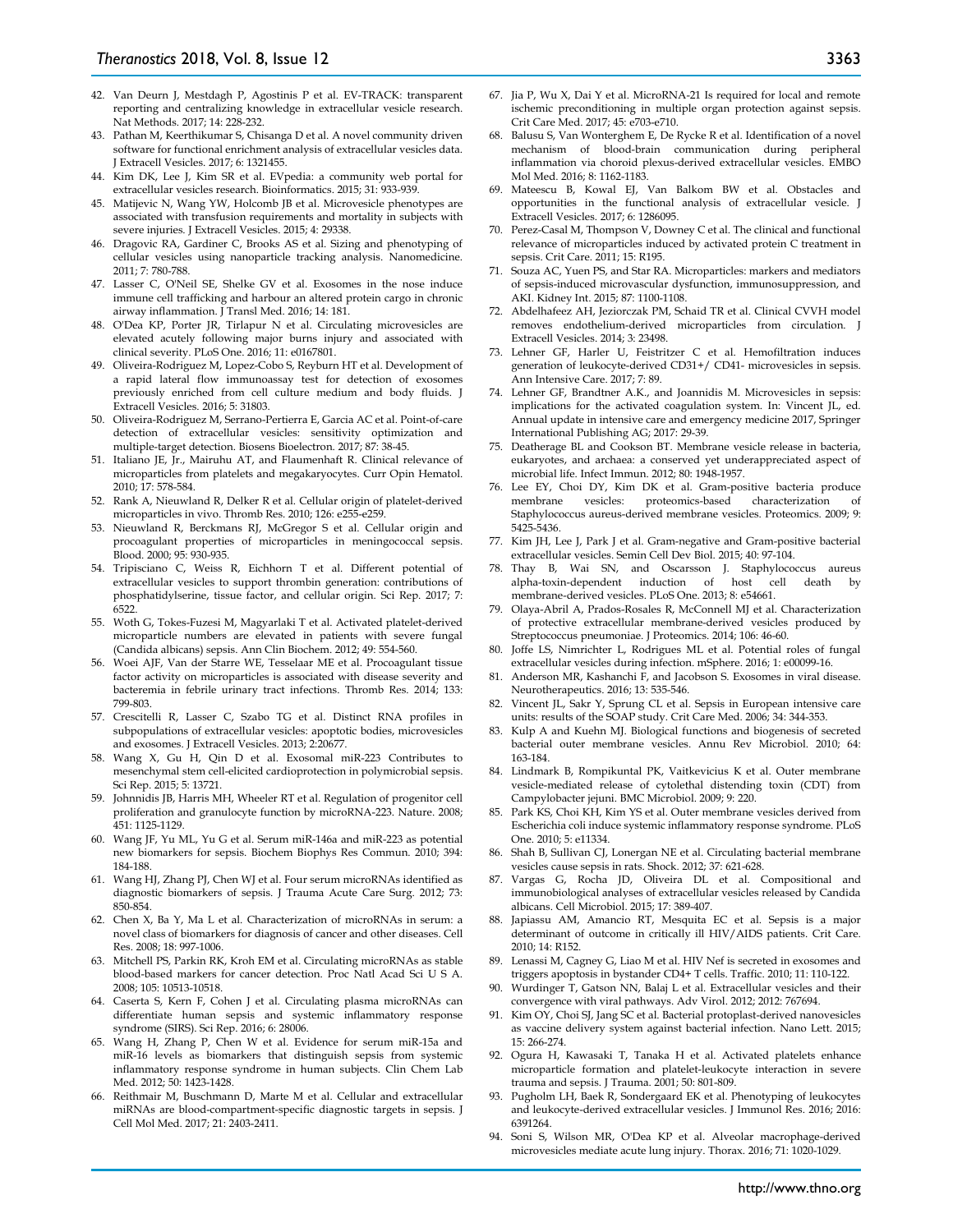- 95. Ebong SJ, Call DR, Bolgos G et al. Immunopathologic responses to non-lethal sepsis. Shock. 1999; 12: 118-126.
- 96. Fialkow L, Fochesatto FL, Bozzetti MC et al. Neutrophil apoptosis: a marker of disease severity in sepsis and sepsis-induced acute respiratory distress syndrome. Crit Care. 2006; 10: R155.
- 97. Gasser O, Hess C, Miot S et al. Characterisation and properties of ectosomes released by human polymorphonuclear neutrophils. Exp Cell Res. 2003; 285: 243-257.
- 98. Cerri C, Chimenti D, Conti I et al. Monocyte/macrophage-derived microparticles up-regulate inflammatory mediator synthesis by human airway epithelial cells. J Immunol. 2006; 177: 1975-1980.
- 99. Midura EF, Prakash PS, Johnson BL III et al. Impact of caspase-8 and PKA in regulating neutrophil-derived microparticle generation. Biochem Biophys Res Commun. 2016; 469: 917-922.
- 100. Nusbaum P, Laine C, Bouaouina M et al. Distinct signaling pathways are involved in leukosialin (CD43) down-regulation, membrane blebbing, and phospholipid scrambling during neutrophil apoptosis. J Biol Chem. 2005; 280: 5843-5853.
- 101. Prakash PS, Caldwell CC, Lentsch AB et al. Human microparticles generated during sepsis in patients with critical illness are neutrophil-derived and modulate the immune response. J Trauma Acute Care Surg. 2012; 73: 401-406.
- 102. Dalli J, Montero-Melendez T, Norling LV et al. Heterogeneity in neutrophil microparticles reveals distinct proteome and functional properties. Mol Cell Proteomics. 2013; 12: 2205-2219.
- 103. Timar CI, Lorincz AM, Csepanyi-Komi R et al. Antibacterial effect of microvesicles released from human neutrophilic granulocytes. Blood. 2013; 121: 510-518.
- 104. Lorincz AM, Schutte M, Timar CI et al. Functionally and morphologically distinct populations of extracellular vesicles produced by human neutrophilic granulocytes. J Leukoc Biol. 2015; 98: 583-589.
- 105. Mostefai HA, Meziani F, Mastronardi ML et al. Circulating microparticles from patients with septic shock exert protective role in vascular function. Am J Respir Crit Care Med. 2008; 178: 1148-1155.
- 106. Dalli J, Norling LV, Montero-Melendez T et al. Microparticle alpha-2-macroglobulin enhances pro-resolving responses and promotes survival in sepsis. EMBO Mol Med. 2014; 6: 27-42.
- 107. Dalli J, Norling LV, Renshaw D et al. Annexin 1 mediates the rapid anti-inflammatory effects of neutrophil-derived microparticles. Blood. 2008; 112: 2512-2519.
- 108. Miksa M, Wu R, Dong W et al. Immature dendritic cell-derived exosomes rescue septic animals via milk fat globule epidermal growth factor-factor VIII [corrected]. J Immunol. 2009; 183: 5983-5990.
- 109. Eriksson M, Nelson D, Nordgren A et al. Increased platelet microvesicle formation is associated with mortality in a porcine model of endotoxemia. Acta Anaesthesiol Scand. 1998; 42: 551-557.
- 110. Exline MC, Justiniano S, Hollyfield JL et al. Microvesicular caspase-1 mediates lymphocyte apoptosis in sepsis. PLoS One. 2014; 9: e90968.
- 111. Hotchkiss RS, Swanson PE, Cobb JP et al. Apoptosis in lymphoid and parenchymal cells during sepsis: findings in normal and T- and B-cell-deficient mice. Crit Care Med. 1997; 25: 1298-1307.
- 112. Sarkar A, Mitra S, Mehta S et al. Monocyte derived microvesicles deliver a cell death message via encapsulated caspase-1. PLoS One. 2009; 4: e7140.
- 113. Essandoh K, Yang L, Wang X et al. Blockade of exosome generation with GW4869 dampens the sepsis-induced inflammation and cardiac dysfunction. Biochim Biophys Acta. 2015; 1852: 2362-2371.
- 114. Klima J, Grafnetterova J, Kubelka Z et al. Therapeutic monitoring of metipamide during antihypertensive therapy. J Chromatogr. 1989; 488: 295-300.
- 115. Mu X, Wang X, Huang W et al. Circulating exosomes isolated from septic mice induce cardiovascular hyperpermeability through promoting podosome cluster formation. Shock. 2018; 49: 429-441.
- 116. Monteiro VVS, Reis JF, de Souza GR et al. Dual behavior of exosomes in septic cardiomyopathy. Adv Exp Med Biol. 2017; 998: 101-112.
- 117. Lugini L, Cecchetti S, Huber V et al. Immune surveillance properties of human NK cell-derived exosomes. J Immunol. 2012; 189: 2833-2842.
- 118. Scanu A, Molnarfi N, Brandt KJ et al. Stimulated T cells generate microparticles, which mimic cellular contact activation of human monocytes: differential regulation of pro- and anti-inflammatory cytokine production by high-density lipoproteins. J Leukoc Biol. 2008; 83: 921-927.
- 119. Oehmcke S, Westman J, Malmstrom J et al. A novel role for pro-coagulant microvesicles in the early host defense against streptococcus pyogenes. PLoS Pathog. 2013; 9: e1003529.
- 120. Levi M and Van der Poll T. Coagulation and sepsis. Thromb Res. 2017; 149: 38-44.
- 121. Rivers E, Nguyen B, Havstad S et al. Early goal-directed therapy in the treatment of severe sepsis and septic shock. N Engl J Med. 2001; 345: 1368-1377.
- 122. Delabranche X, Boisrame-Helms J, Asfar P et al. Microparticles are new biomarkers of septic shock-induced disseminated intravascular coagulopathy. Intensive Care Med. 2013; 39: 1695-1703.
- 123. Wang JG, Manly D, Kirchhofer D et al. Levels of microparticle tissue factor activity correlate with coagulation activation in endotoxemic mice. J Thromb Haemost. 2009; 7: 1092-1098.
- 124. Martinez de LS, Roncal C, Calvayrac O et al. Synergistic effect of thrombin and CD40 ligand on endothelial matrix metalloproteinase-10 expression and microparticle generation in vitro and in vivo. Arterioscler Thromb Vasc Biol. 2012; 32: 1477-1487.
- 125. Matsumoto H, Yamakawa K, Ogura H et al. Enhanced expression of cell-specific surface antigens on endothelial microparticles in sepsis-induced disseminated intravascular coagulation. Shock. 2015; 43: 443-449.
- 126. Holnthoner W, Bonstingl C, Hromada C et al. Endothelial cell-derived extracellular vesicles size-dependently exert procoagulant activity detected by thromboelastometry. Sci Rep. 2017; 7: 3707.
- 127. Beer KB and Wehman AM. Mechanisms and functions of extracellular vesicle release in vivo-What we can learn from flies and worms. Cell Adh Migr. 2017; 11: 135-150.
- 128. Lee SK, Yang SH, Kwon I et al. Role of tumour necrosis factor receptor-1 and nuclear factor-kappaB in production of TNF-alpha-induced pro-inflammatory microparticles in endothelial cells. Thromb Haemost. 2014; 112: 580-588.
- 129. Yuana Y, Sturk A, and Nieuwland R. Extracellular vesicles in physiological and pathological conditions. Blood Rev. 2013; 27: 31-39.
- 130. Muller I, Klocke A, Alex M et al. Intravascular tissue factor initiates coagulation via circulating microvesicles and platelets. FASEB J. 2003; 17: 476-478.
- 131. Boisrame-Helms J, Delabranche X, Degirmenci SE et al. Pharmacological modulation of procoagulant microparticles improves haemodynamic dysfunction during septic shock in rats. Thromb Haemost. 2014; 111: 154-164.
- 132. Hellum M, Ovstebo R, Brusletto BS et al. Microparticle-associated tissue factor activity correlates with plasma levels of bacterial lipopolysaccharides in meningococcal septic shock. Thromb Res. 2014; 133: 507-514.
- 133. Delabranche X, Quenot JP, Lavigne T et al. Early detection of disseminated intravascular coagulation during septic shock: a multicenter prospective study. Crit Care Med. 2016; 44: e930-e939.
- 134. Rohde JM, Dimcheff DE, Blumberg N et al. Health care-associated infection after red blood cell transfusion: a systematic review and meta-analysis. JAMA. 2014; 311: 1317-1326.
- 135. Xiong Z, Cavaretta J, Qu L et al. Red blood cell microparticles show altered inflammatory chemokine binding and release ligand upon interaction with platelets. Transfusion. 2011; 51: 610-621.
- 136. Xie RF, Hu P, Wang ZC et al. Platelet-derived microparticles induce polymorphonuclear leukocyte-mediated damage of human pulmonary microvascular endothelial cells. Transfusion. 2015; 55: 1051-1057.
- 137. Rubin O, Delobel J, Prudent M et al. Red blood cell-derived microparticles isolated from blood units initiate and propagate thrombin generation. Transfusion. 2013; 53: 1744-1754.
- 138. Kent MW, Kelher MR, West FB et al. The pro-inflammatory potential of microparticles in red blood cell units. Transfus Med. 2014; 24: 176-181.
- 139. Gao Y, Lv L, Liu S et al. Elevated levels of thrombin-generating microparticles in stored red blood cells. Vox Sang. 2013; 105: 11-17.
- 140. Almizraq RJ, Seghatchian J, and Acker JP. Extracellular vesicles in transfusion-related immunomodulation and the role of blood component manufacturing. Transfus Apher Sci. 2016; 55: 281-291.
- 141. Straat M, Boing AN, Tuip-De BA et al. Extracellular vesicles from red blood cell products induce a strong pro-inflammatory host response, dependent on both numbers and storage duration. Transfus Med Hemother. 2016; 43: 302-305.
- 142. Straat M, Van Hezel ME, Boing A et al. Monocyte-mediated activation of endothelial cells occurs only after binding to extracellular vesicles from red blood cell products, a process mediated by beta-integrin. Transfusion. 2016; 56: 3012-3020.
- 143. Chang AL, Kim Y, Seitz AP et al. Erythrocyte-derived microparticles activate pulmonary endothelial cells in a murine model of transfusion. Shock. 2017; 47: 632-637.
- 144. Cumpelik A, Ankli B, Zecher D et al. Neutrophil microvesicles resolve gout by inhibiting C5a-mediated priming of the inflammasome. Ann Rheum Dis. 2016; 75: 1236-1245.
- 145. Belizaire RM, Prakash PS, Richter JR et al. Microparticles from stored red blood cells activate neutrophils and cause lung injury after hemorrhage and resuscitation. J Am Coll Surg. 2012; 214: 648-655.